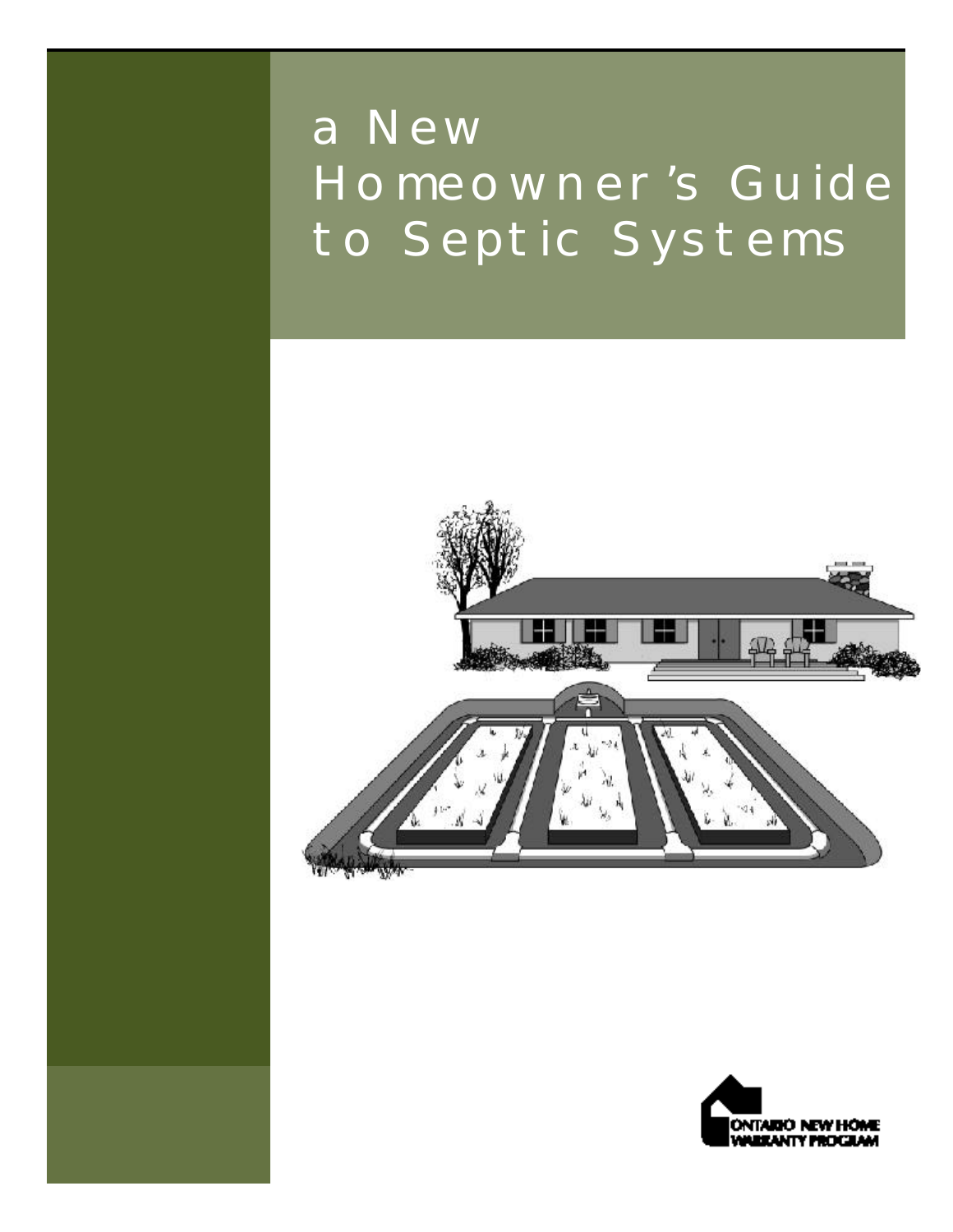**The Ontario New Home Warranty Pr ogram (ONHWP) and its consultant Ro wena E. Moyes would like to thank the following people**, whose comments and suggestions ha **assistance in the preparation of the 1998 edition of this booklet:**

| Carole Bennett         | Ontario New Home Warranty Program                                                            |
|------------------------|----------------------------------------------------------------------------------------------|
| Glenn Ca verly         | Concrete Precasters'Association of Ontario                                                   |
| Ray Hachigian          | Township of the Archipelago                                                                  |
| Br yan Kozman          | Housing Development & Buildings Branch,<br>Ontario Ministry of Municipal Affairs and Housing |
| Rob Palin              | Upper Thames River Conservation Authority                                                    |
| Paul Picar d           | Ontario New Home Warranty Program                                                            |
| Harold Rudy            | Ontario Soil and Crop Improvement Association                                                |
| <b>Albert Schepers</b> | Albert Schepers Engineering Ltd.                                                             |
| Gary Sharp             | Infiltrator Systems Inc.                                                                     |
| Al Smith               | Ontario Sewage and Liquid Waste Carriers'Association                                         |
| John Teixeira          | Teixeira Construction Inc.                                                                   |
| Oryst Zyhar            | York Region Health Department                                                                |

Illustrations in this booklet are based on material supplied by the Ontario Ministry of Municipal Affairs and Housing.

Copyright

\_ \_ \_ \_ \_ \_ \_ \_ \_ \_ \_ \_ \_ \_ \_ \_ \_ \_ \_ \_ \_ \_ \_ \_ \_ \_ \_ \_ \_ \_ \_ \_ \_ \_ \_ \_ \_ \_ \_ \_ \_ \_ \_ \_ \_ \_ \_ \_ \_ \_ \_ \_ \_ \_ \_ \_ \_ \_ \_ \_ International Standard Book Number 0-0000000-00-0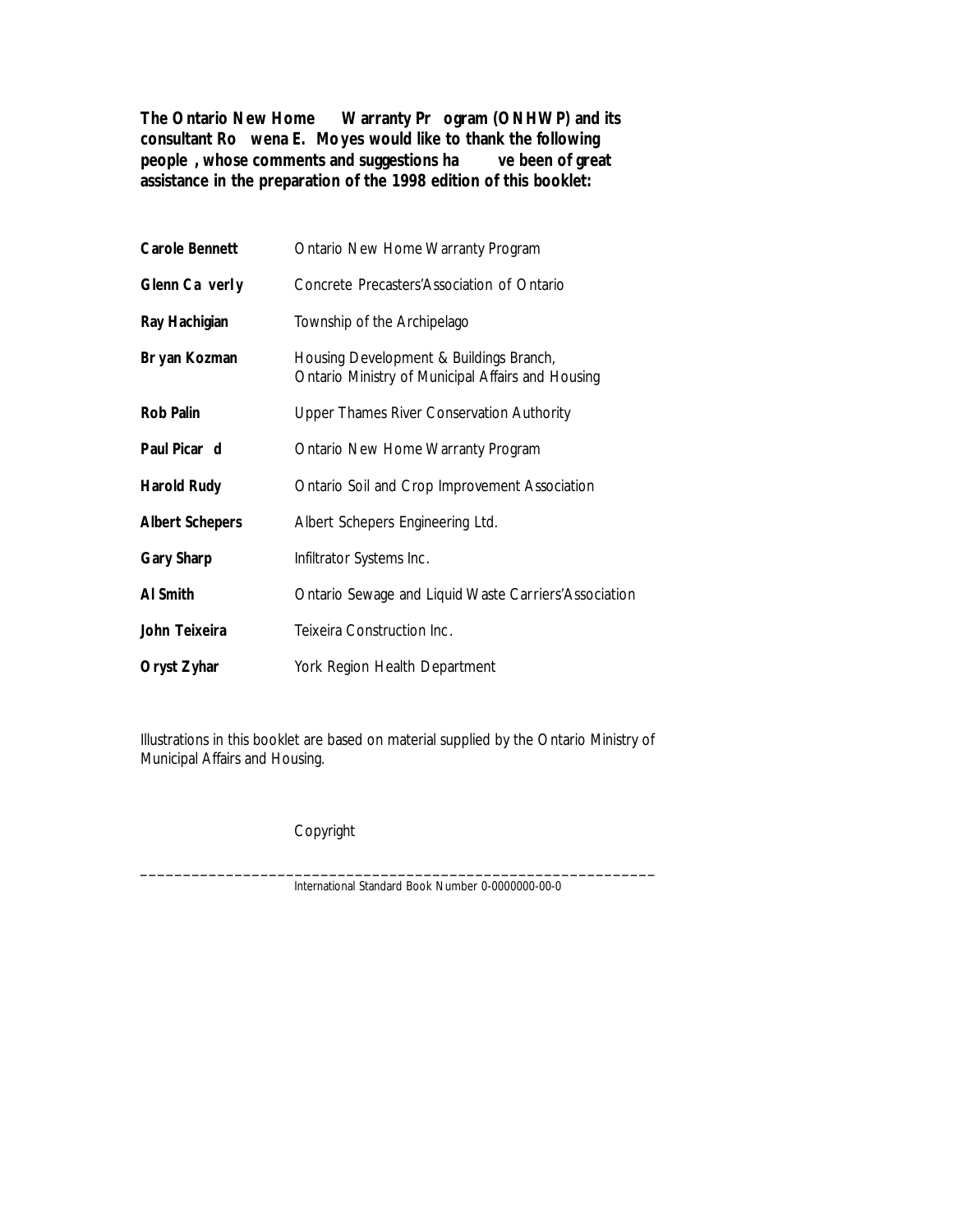## Welcome to the Country

People who live in towns and cities don't often think about what happens to household waste water after they run their washing machines, flush their toilets or pull the plugs in their sinks. Once it has entered the sanitary sewer in the street, waste water is the municipality's problem.

But in more rural areas, many homeowners are not connected to municipal services.They provide their own waste water treatment services right on their own lots, using a septic system.

The septic system depends on nature's own waste treatment processes: gravity separates solids and liquids; soils filter the waste water by absorbing contaminants; bacteria break down biodegradable materials.Grass roots also play a role by taking up liquid, using nutrients and giving off water. In fact, a septic system is like a small underground ecosystem.

Like any ecosystem, it has limits. If it gets drowned with too much water -- or if it gets clogged up because of misuse or poor maintenance -- or if it is poisoned with contaminants it is not designed to handle -- a septic system can present a serious health threat to homeowners and their neighbours. Waste, including nitrates, bacteria and phosphates can contaminate the underground water used for household wells or municipal water supplies. It can enter lakes and streams, or bubble up on the ground surface. But a properly designed, operated and maintained system can function very effectively for a long time.

### Technical Terms

This Guide has tried to avoid scientific jargon wherever possible, but if you're discussing septic systems you may hear a lot - or find that common words have slightly different meanings in their scientific use. On pages 18 to 19, you will find a glossary explaining technical terms associated with septic systems.

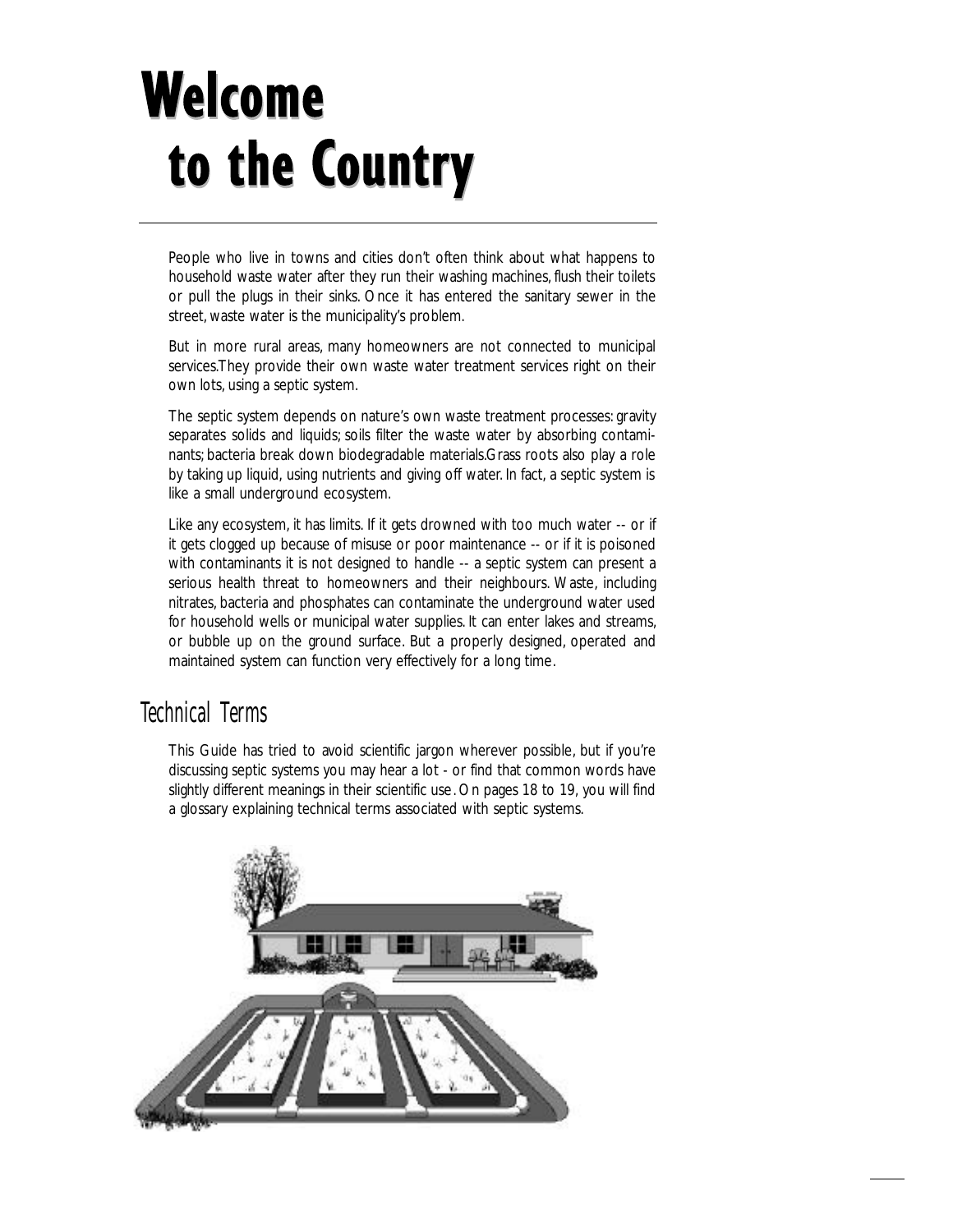## **People Do The Darndest Things**

Here are a few examples of how homeowners have caused problems for their septic systems. None is covered by the warranty.

#### *"That large, flat piece of land was just sitting there, so we ...*

#### *... built a driveway (patio, deck, tennis court) over it."*

Just covering the grass over the leaching bed will stop evapotranspiration and keep out the oxygen the system requires.Any weight can crush the pipes, and make the leaching bed useless.

#### *... used it for our above-ground pool."*

The weight of an above-ground pool will almost certainly crush the leaching bed.

#### *... used it for our in-ground pool."*

Don't laugh. It really happened.They got the whole thing excavated, and then somebody flushed the toilet.

#### *... flooded it so the kids could have a skating rink."*

Leaching beds are carefully built to accept water -- even if it comes from a hose spr ayed in the middle of winter.This family managed to freeze their entire leaching bed solid, and ended up with water backing up into the house .

#### *... rototilled it for a vegetable garden."*

Pipes can be as little as 375 mm below the ground surface.They can easily get damaged. Besides, vegetables don't protect the soil from erosion like grass does.

#### *... made it look pretty with trees and nice landscaping."*

Perforated pipes don't stand a chance against roots from trees and shrubs. They get clogged or crushed. Either way, the septic system doesn't work properly.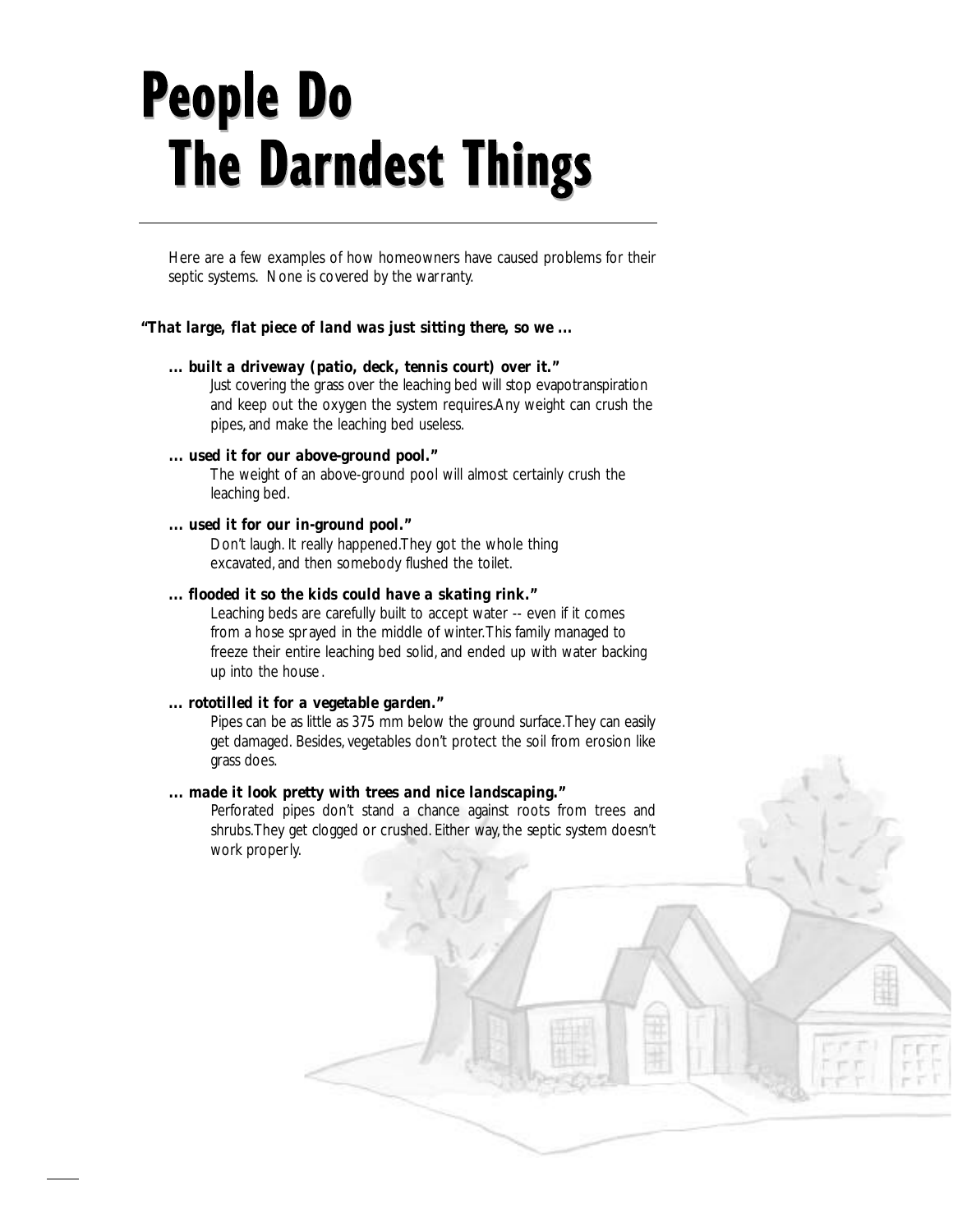#### *"That huge mound was really ugly, so we ...*

#### *... brought the rest of the ground up to match."*

Often, the reason the builder installed a raised bed is because the site is clay. If owners fill in around the bed with more of that clay soil, they end up making a sort of large, almost impervious bathtub. Sooner or later, it will fill up. If they also put a layer of clay soil over top, it can fail within months.The only material that should be used to level the grade is good sand.

#### *... cut it off and built a nice-looking retaining wall."*

This family didn't understand that the whole mantle area is used for filtering waste water. When they cut it off, the liquid (which wasn't completely filtered yet) seeped out through that pretty wall instead.

#### *"Nobody ever told me I couldn't ...*

*... drain the downspouts, sump pump, etc. down the septic system."*

This is a common problem,which can make the actual water flow through the system many times the estimated design flow. It will drown the bed.

#### *... water the lawn over the leaching bed area."*

There have even been cases where people installed automatic lawn sprinklers over the leaching bed area,and refused to turn them off.Again, this will drown the bed.

#### *... start a daycare centre, add an apartment in the basement, etc."*

Anything that increases the house water use - and both of these certainly did - can overload the septic system.

#### *... fill in those ugly ditches."*

"Swales" are used to direct rain water and melting snow away from the leaching bed. Filling them in changes all that carefully-thought-out drainage pattern.

If you're planning an addition that adds more than 15 per cent to your home's floor area, increases the number of bedrooms, or increases the number of plumbing fixtures, you may need to enlarge your septic system.Always call your municipal building department and your builder before you do any renovations, additions, changes in use or major landscaping. Ask whether your plans will affect your septic system.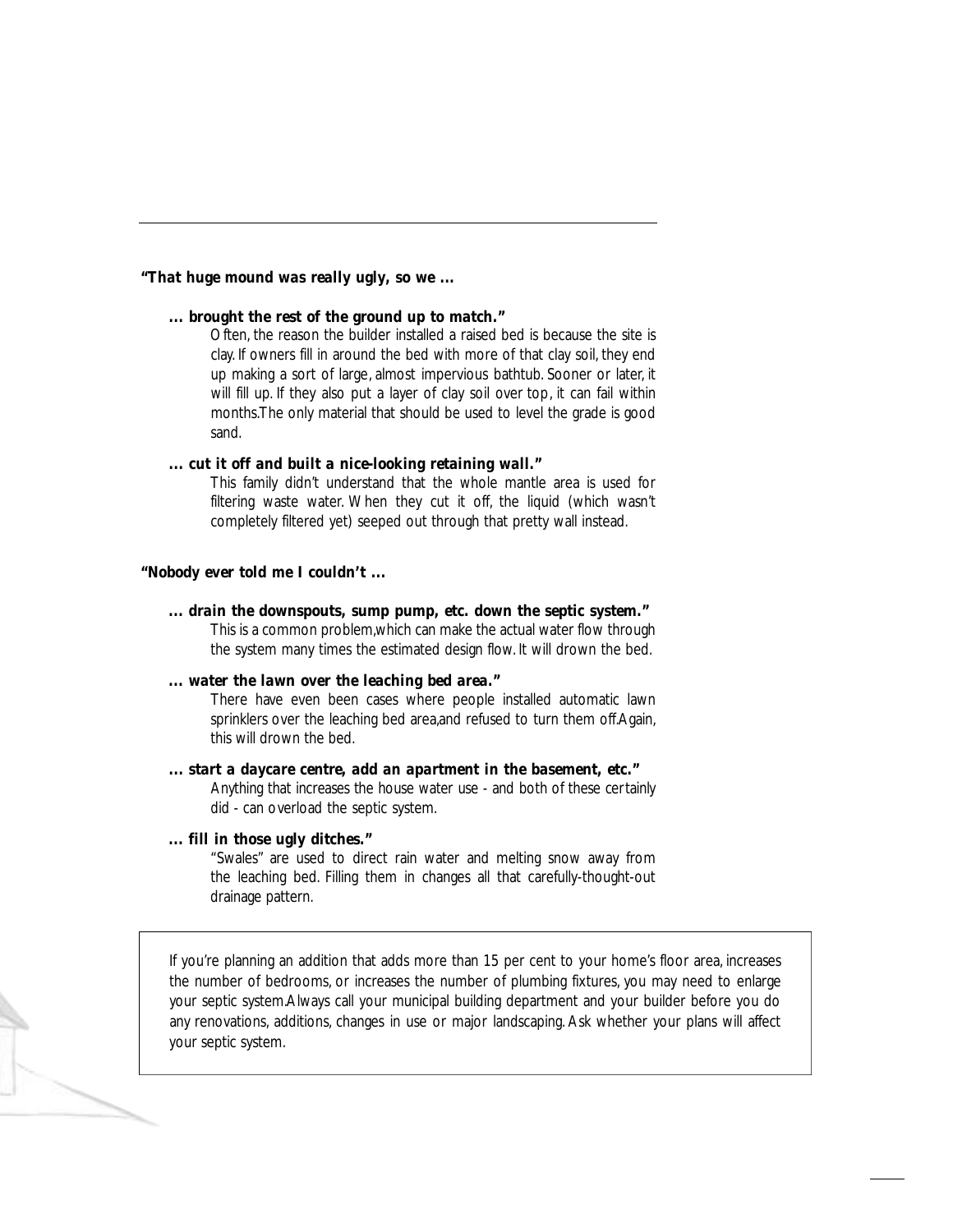## **Ontario New Home Warranty Program and Septic Systems**

### What's covered?

The Ontario New Home Warranty Program (ONHWP) covers septic systems when they are provided by a builder as part of a new home capable of yearround use. Coverage includes repairs due to workmanship and materials for a period of one year, and repairs due to major structural defects for a period of seven years,to a maximum of \$25,000. However, there are several major limitations.

### What's NOT covered?

#### **Inadequate maintenance**

Understanding the proper operation and maintenance of your new home's septic system is very important. To be protected under Ontario's New Home Warranty plan, homeowners must maintain their homes and systems properly; problems arising from homeowner negligence, misuse or inadequate maintenance are not covered.

#### **Cotta ges**

Seasonal homes and the septic systems connected to them are not covered under the warranty plan.

#### **Homeowners' own systems**

Where the homeowner or buyer contracts directly with an installer to provide the septic system for a new home, that system is not covered under the warranty plan. Neither the home builder nor the Ontario New Home Warranty Program take any responsibility for it.

#### **Communal Systems**

In some areas, a number of homes share a single large septic system which is built by the developer and then owned by the municipality. The builder and warranty program provide coverage to the homeowner only for those portions of the system actually located on the homeowner's lot, and not on the facilities owned by the municipality.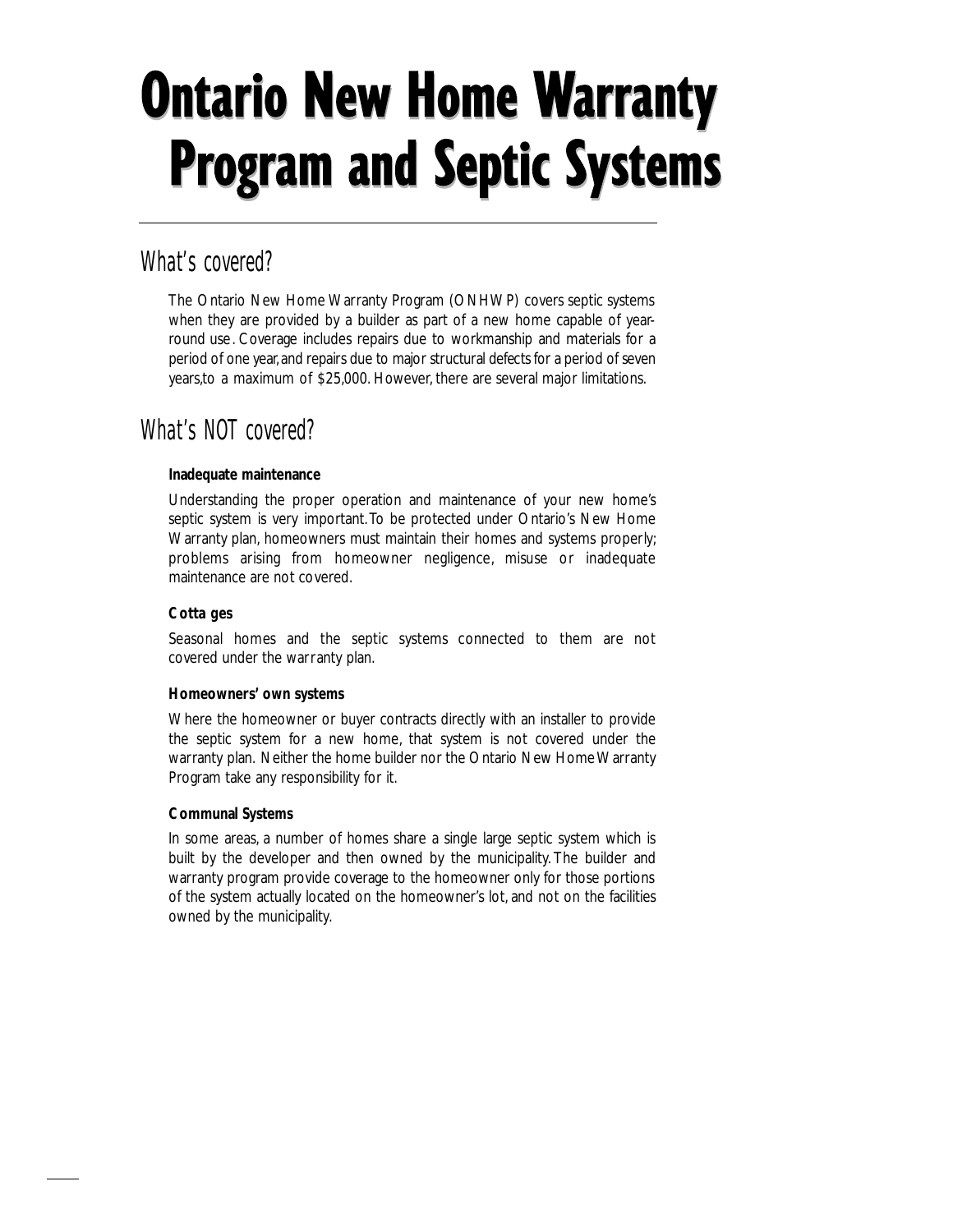## **How Does a Septic System Work?**

A traditional septic system has three main components:

#### **Septic tank:**

- a large concrete, fibreglass, heavy plastic or coated steel tank divided into two compartments, with access ports at the top for inspection and service
- uses time and gr avity to separate wastes into three layers:
	- i) heavy materials, which settle to the bottom where they are broken down into sludge by naturally occurring bacteria
	- ii) light soaps, greases,fats and similar materials, which rise to the top as a layer of scum, and
	- iii)liquids with some suspended solids
- whenever waste water from sinks, appliances and toilets comes out





of the house into the first compartment, it pushes an equal amount of liquid from that first compartment into the second one -- which then forces the same amount of liquid out of the second chamber and into the pipes leading to the leaching bed

- if the tank is properly operated and pumped out regularly, only the liquid component leaves the tank as "effluent"
	- i) the sludge should remain well below the outlets
	- ii) baffle walls or pipes stop the scum from going out into the bed
- iii) some installations include filters at the outlet pipe (recommended)

#### **Distribution system:**

- a system of pipes leading from the septic tank to the leaching bed
- may include a distribution chamber to direct waste water evenly to different parts of the leaching bed
- traditional systems use gravity, but some sites use pumps to move water uphill from the septic tank
- larger systems use pumps to distribute the waste water over the leaching bed area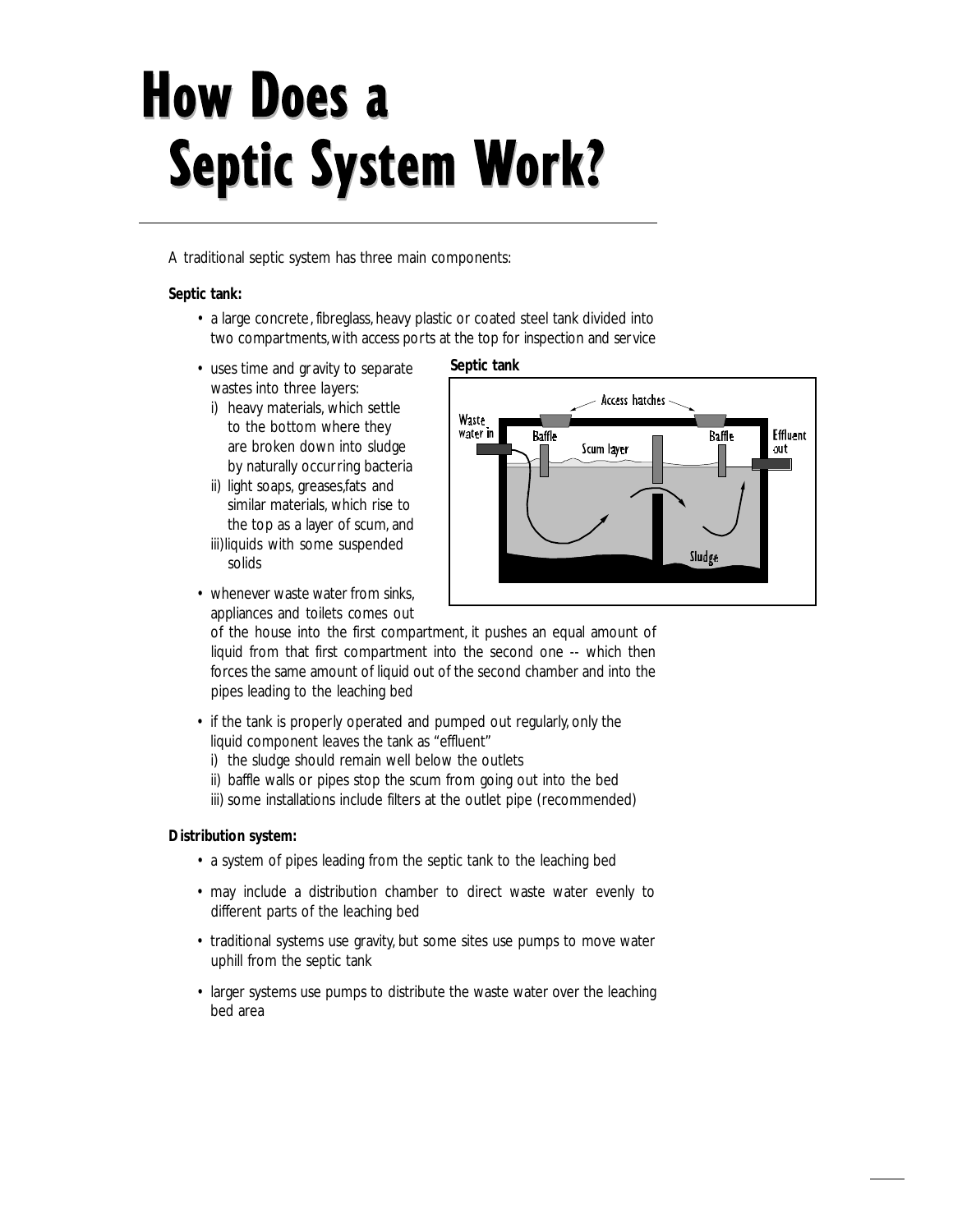## **How Does a Septic System Work?**

#### **Leaching bed**

- typical bed is an arrangement of connected pipes with holes along the sides and bottom, surrounded by stone/gravel and properly draining soil or other filtering material
- liquid leaving the septic tank travels down the pipe,seeping through holes into the gravel and soil filtering materials
- in the stone layer, oxygen-using bacteria break down "waste particles"
- below the stone, natural organisms form a "biomat"
- in the soil filter an extremely important component of the septic system - chemical, physical and bacteriological reactions remove remaining solids and bacteria before the fully treated water meets the underground water table
- soil filtering materials must allow the waste water to drain away slowly enough that contaminants are filtered out, but also quickly enough that the bed doesn't fill up in most instances

#### **Cross section of typical trench in con ventional leaching bed**



• some waste water in the soil gets taken up by grass roots - nutrients are used and water is released through a process known as evapotran spiration

### Types of leaching beds include:

#### **Con ventional bed**



- most common type
- used where the natural soils are suitable filter materials and the ground is well drained
- leaching bed pipes are laid in stone-filled trenches below normal ground level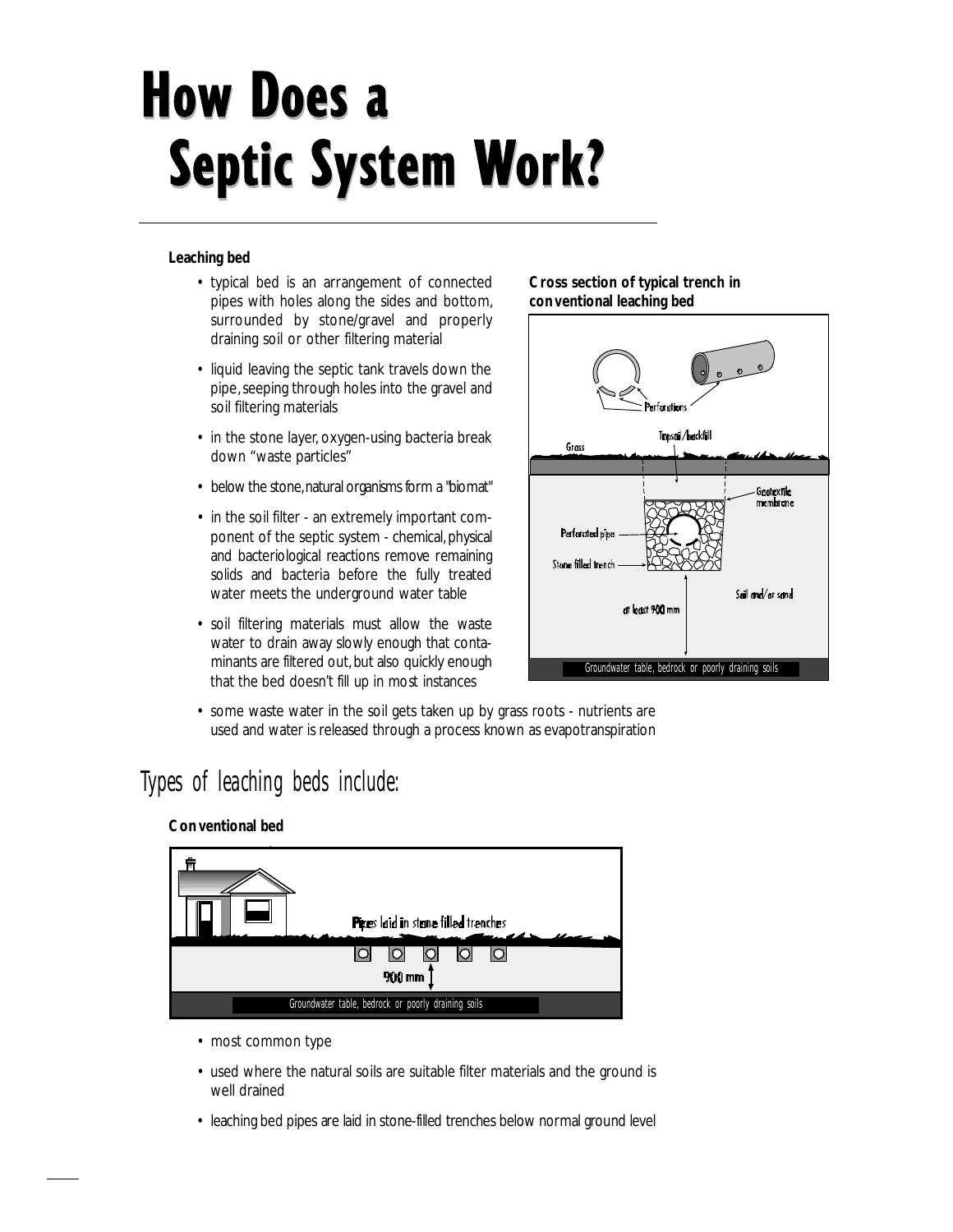**Raised bed:**



- second most common type
- used where natural soils are not suitable filter materials, or the site has a high water table, or bedrock is close to the surface
- appropriate soil is brought in to the site to create a leaching bed that is high enough above the underground water table or bedrock
- pipes are laid in stone filled trenches in the imported soils
- requires a large extra area of appropriate soils "downstream" from the bed (in the direction the waste water will flow as it seeps through the soil);called the "mantle", this is an important part of the soil filter

#### **Filter bed:**



- used where a smaller bed area is required due to site conditions or lot size
- instead of trenches, the whole bed area is excavated and filled with a layer of "filter"sand which must meet specific requirements for grain size
- a layer of stone is placed on top of the sand, and pipes are laid into it
- pipes can be laid closer together
- can be installed in-ground, partially raised or fully raised
- may also use a mantle.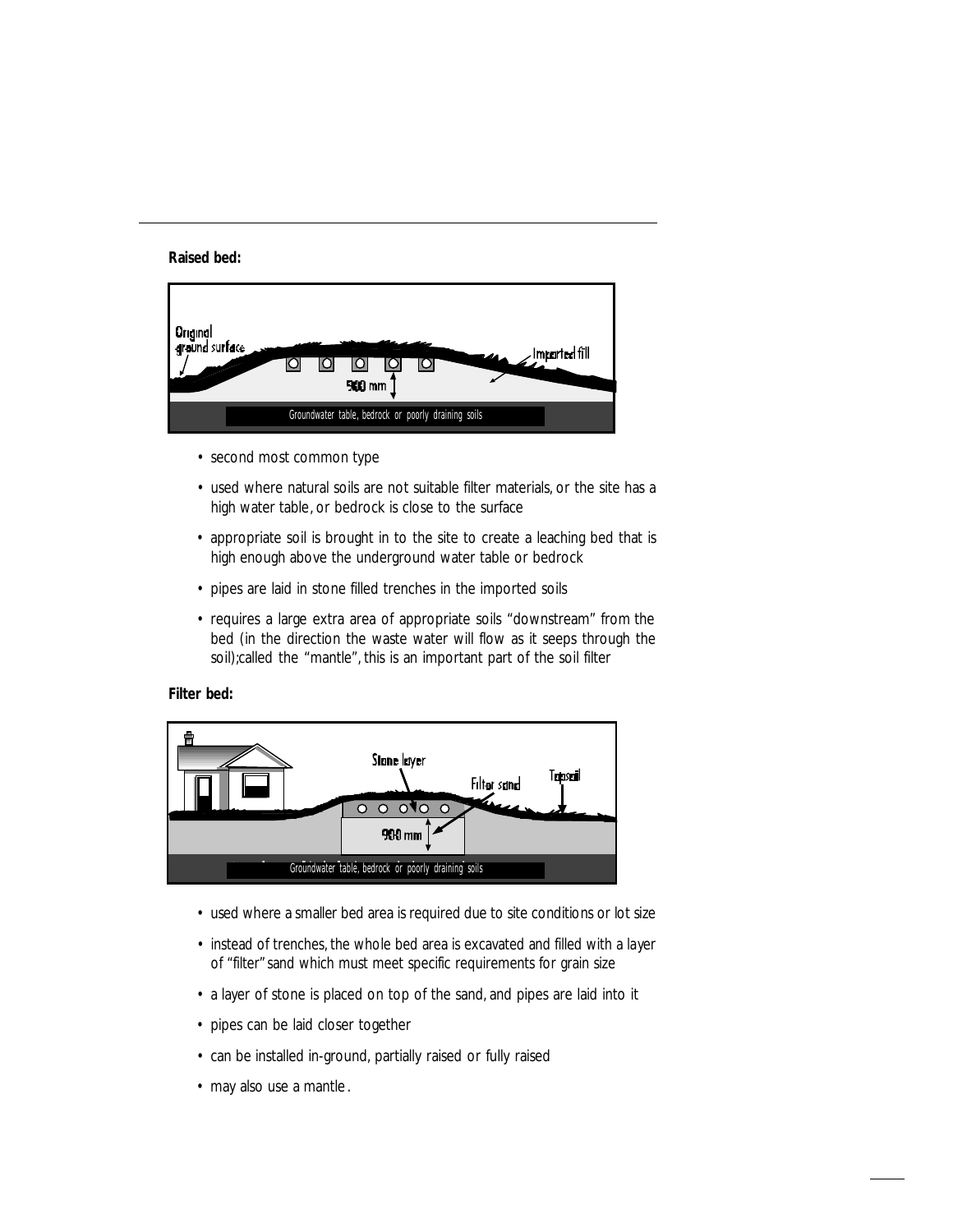**Shallow buried trenches:**

| Effluent as a mist/spray inside covered chambers |                                                     |  |        |  |  |
|--------------------------------------------------|-----------------------------------------------------|--|--------|--|--|
|                                                  | 1221Arra 2440                                       |  |        |  |  |
|                                                  |                                                     |  | 900 mm |  |  |
| Well draining sails                              |                                                     |  |        |  |  |
|                                                  | Groundwater table, bedrock or poorly draining soils |  |        |  |  |

- used where a smaller bed area is required
- currently allowed only in Lambton and Essex counties and in Chatham-Kent **County**
- can only be used with a "tertiary treatment" unit, which provides more treatment than a traditional septic tank
- filtered waste water is pumped under pressure through perforated pipes; it gets sprayed into specially designed pipe chambers,to spread the waste water evenly over the trenches
- requires additional maintenance, plus annual inspection and testing

#### **Alternative Systems**

Other types of treatment units are available. Some are designed to take the place of traditional septic tanks. Some provide an additional treatment step between the septic tank and the leaching bed. They are designed to greatly reduce the need for large leaching beds.

Some alternative systems use compressors or motors to bubble air through the waste water. Others use highly efficient filtering materials (peat moss and synthetic foam are the basis of two of the newer systems).Lots of individuals and companies are working on other improvements. A call to the local Building Department or the provincial Buildings Branch (416) 585-6666 can identify what systems can be accepted for use in Ontario. Or, you can check the Branch web site at www.obc.mmah.gov.on.ca

If one of these alternative systems is used, the manufacturer must provide a complete description and instructions for operation, servicing and maintenance.

#### **Communal Systems**

This booklet focusses on individual,on-site septic systems designed for use with a single family house. Some projects are built with shared systems, where waste water from each house is piped to a larger central treatment unit.These shared or "communal"septic systems operate on similar principles to individual systems. Recommendations for daily use in this booklet will apply. In addition, homeowners should receive instructions on the use and maintenance of their portion of the communal system when they take possession of their new homes.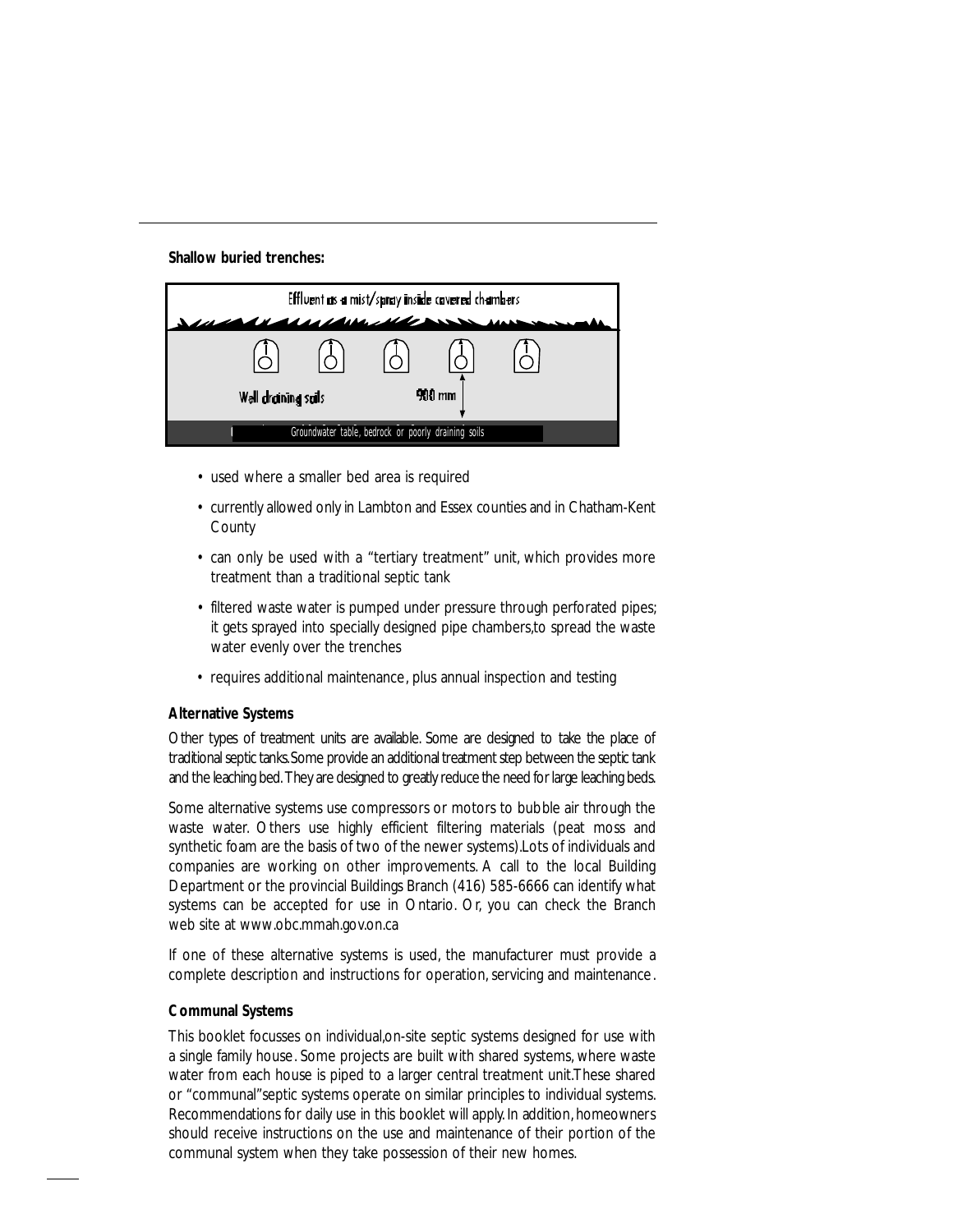### **Licensing, Approvals** and Inspection

#### **Authorities:**

- The Ontario Building Code (OBC) regulates design, construction, operation and maintenance of on-site septic systems for most single family homes;the Ontario Ministry of the Environment regulates larger systems, and those where waste water is treated off site, such as communal systems.
- In most areas, the local municipality's Building Department examines plans,issues permits and does inspections for systems regulated under the OBC. In some areas, this approval responsibility has been delegated to regional Conservation Authorities or local Health Units. The municipal Building Department will be able to redirect inquiries.
- In a few locations, the Ontario New Home Warranty Program (ONHWP) requires septic systems to be designed, reviewed and certified by a qualified professional. Details are available from any ONHWP office.

#### **Permits:**

- Systems under the OBC need a building permit.
- The permit must be issued for the proposed septic system before its construction is started.(The system is typically constructed after the main work on the house, so it doesn't get crushed by heavy equipment.)
- Site evaluation reports and maps,design calculations and drawings usually accompany the permit application.
- A copy of the permit and drawings should be on site to verify that the system is installed properly.

#### **Inspections:**

- Most local authorities inspect septic systems at three stages:
	- i) before construction begins

ii) before the finished leaching bed is covered over with backfill iii)on completion

- A final inspection report must be issued and the septic system must be fully operational if people will move in before the house is fully completed.
- Some Building Departments issue a "Readiness for Occupancy"certificate for the house, which will include the septic system.

#### **Operation and maintenance:**

- The OBC states that systems must be operated in accordance with the original design standards and manufacturers'specifications, including regular pumping of the septic tank.
- Some systems require additional servicing and testing.
- No breakout to the ground surface or leaching to underground or surface water is allowed .Inspectors can order malfunctioning systems closed or repaired.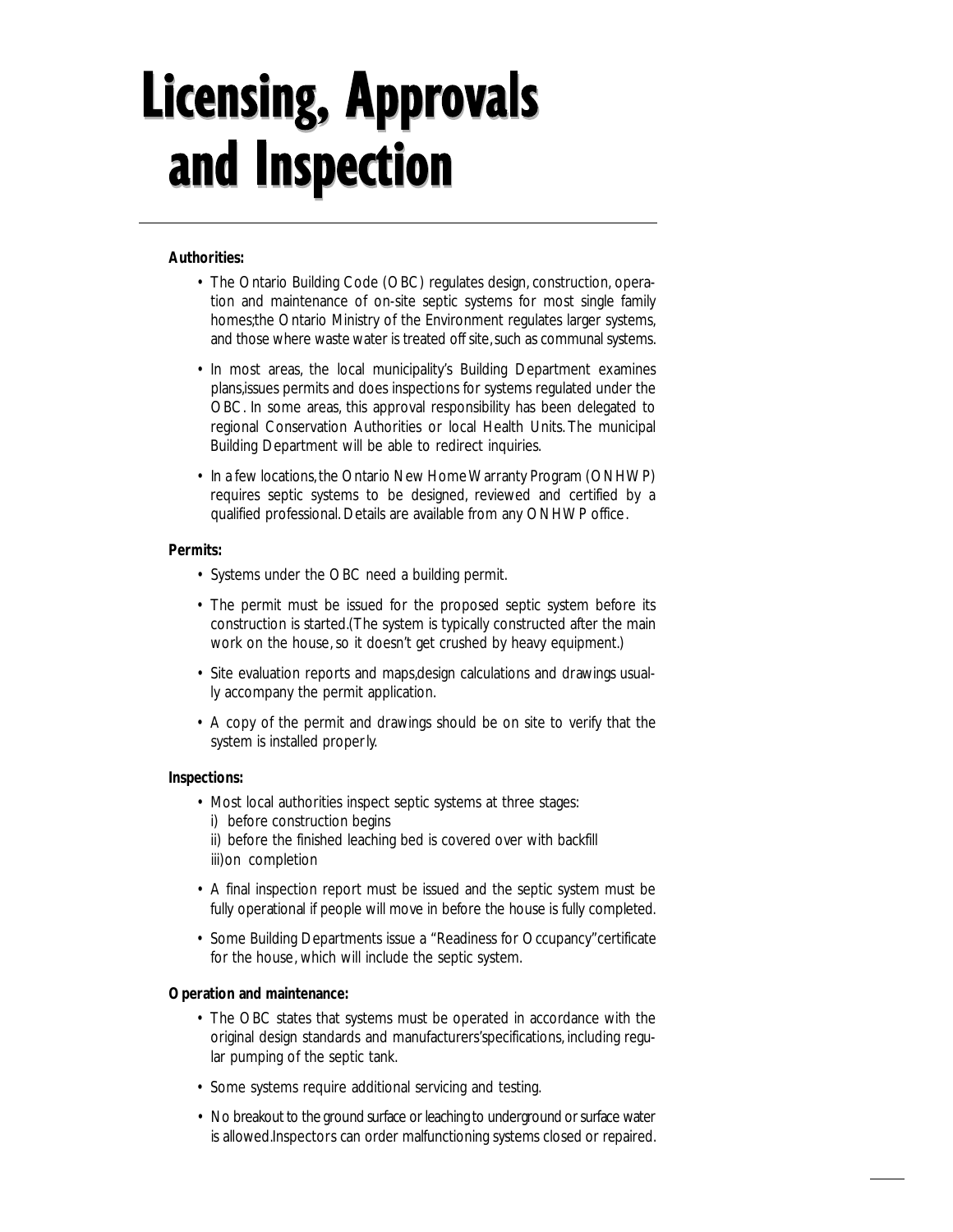#### **Installers:**

- Anyone in the business of installing, repairing, emptying, cleaning or servicing septic systems must be licensed by the Ontario Ministry of Municipal Affairs and Housing. Licensed installers must have qualified personnel supervising all projects.Supervisors must pass exams to become qualified.
- Pumpers are licensed by the Ministry of the Environment.

Homeowners should make sure they receive copies of the site evaluation, sewage system permit (including map showing location of the septic tank and leaching bed on their lot), final inspection and approval for use reports.

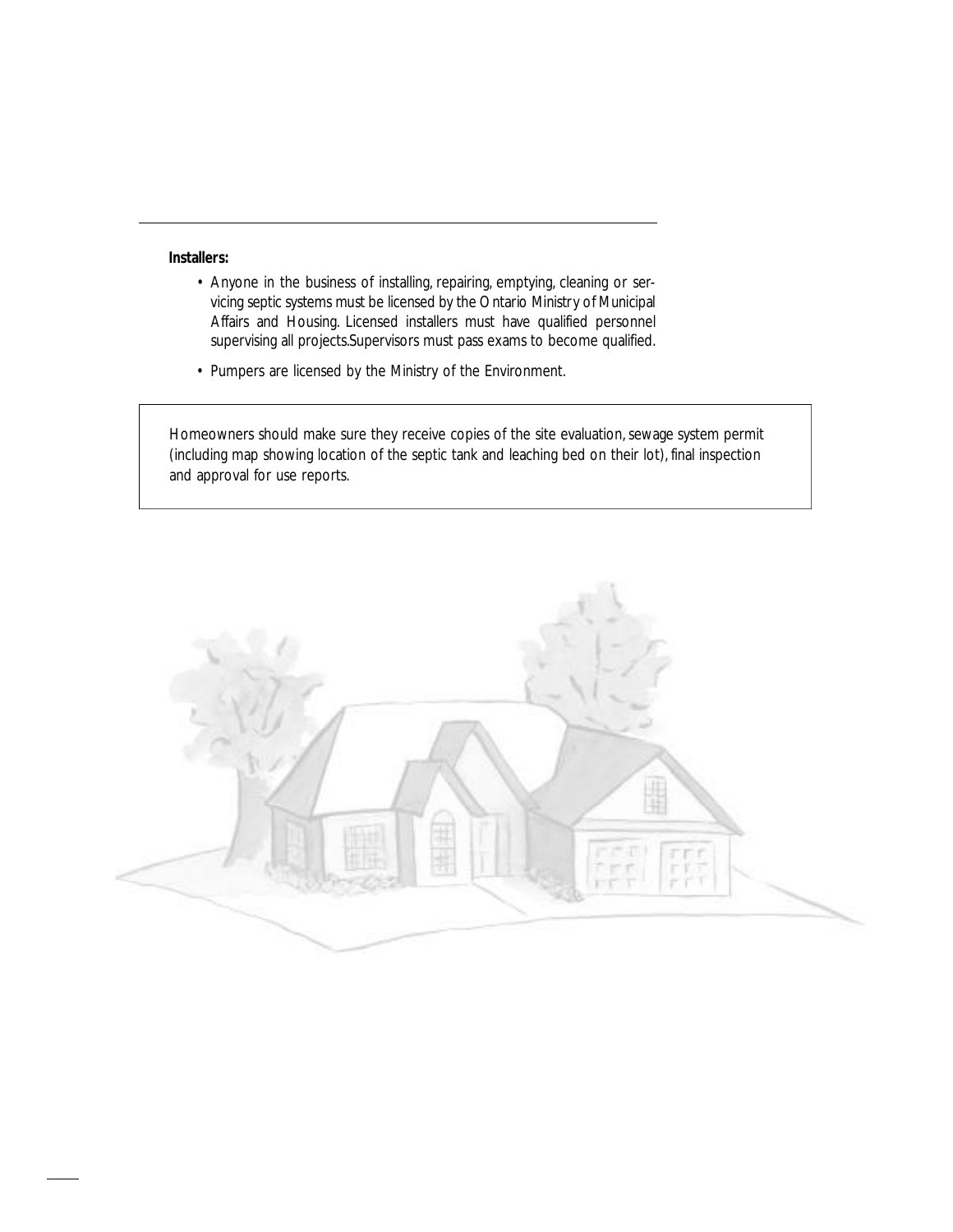## Who Checks Out the Site?

Before applying for a sewage system building permit, the property owner is responsible for getting an evaluation of the site conditions. (For a new home project, the property owner is often the builder.) The site evaluation is used to identify any problems with regard to lot size and/or layout of the septic system, and whether a standard leaching bed can be installed.This includes:

- Digging a test pit in the proposed leaching bed site to find out:
	- i) how high the underground water table reaches (usually highest in the spring)
	- ii) the location of impermeable materials such as dense soil or bedrock
	- iii)qualities of local soils, and whether they are suitable filter material; this may include additional tests
- Preparing a scaled map, showing:
	- i) property lines, easements, utility corridors, etc.
	- ii) location of existing and proposed buildings,driveways, wells, swimming pools, lakes, streams, trees, etc.
	- iii) location and elevation of house and elements of proposed septic system iv)areas where the soil is disturbed or unsuitable
	- v) access route for tank maintenance
- Identifying how the site functions
	- i) assessing the impact of land slopes, rock outcroppings,drainage and potential for flooding

The site evaluation and system design should be done by a qualified professional - either a certified septic system contractor or a qualified third party designer.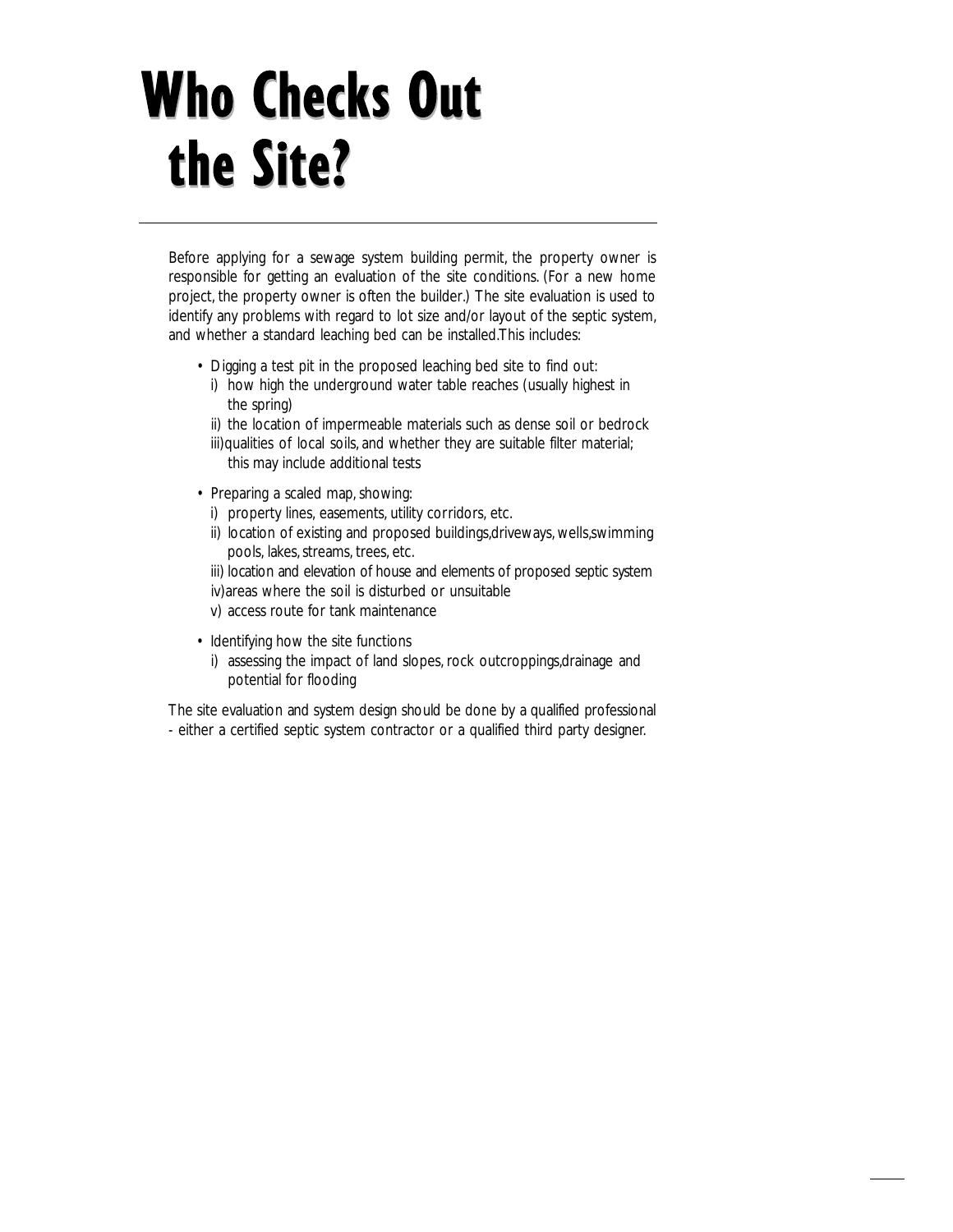## **Choosing** the Right Design

#### **System design includes:**

- Deciding what kind of system is required (conventional, raised bed, etc.) and whether any special conditions must be met.
- Calculating how large the septic tank must be and how many metres of perforated piping are required in the leaching bed
	- i) the septic tank must be capable of handling twice the home's estimated daily sanitary sewage flow, or 3,600 litres,whichever is larger
	- ii) design flow calculations are based on house size, number of bedrooms and number of sinks, tubs, toilets, dish/clothes washing machines and other water-using appliances
	- iii) calculations also reflect the ability of the soil to absorb and filter waste water
- Locating the septic system according to the OBC's rules on minimum distances to the house, other structures,lots lines, wells and surface water.

Although it's not required by the OBC, some designers like to make sure there would be enough room on the lot for a new leaching bed if the first system should fail.Some municipalities also require this through their land use plans and zoning bylaws.

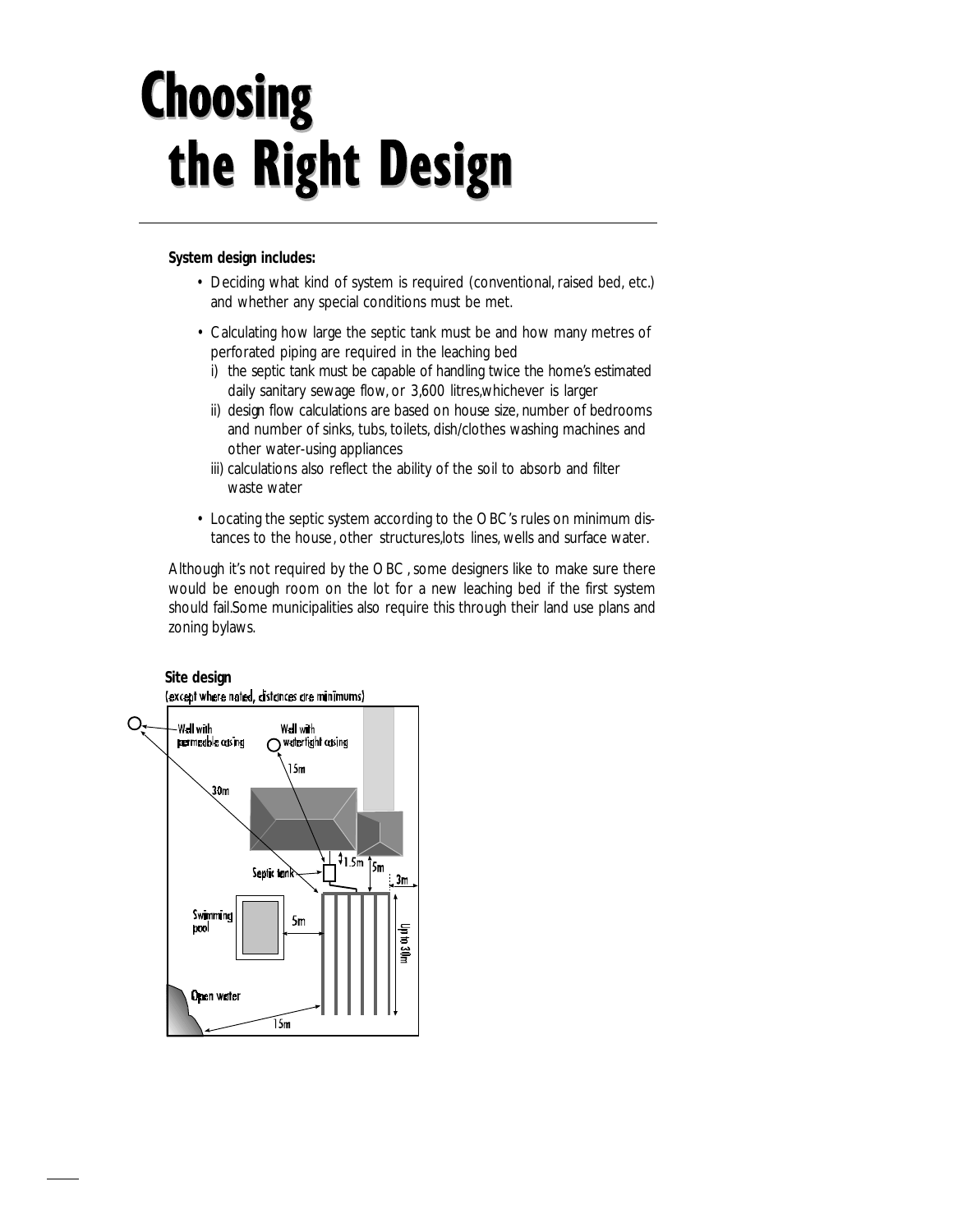## **Doing Your Part**

The septic system is designed to handle a reasonable volume of normal household waste water; it probably won't be able to handle the laundry, cooking, showering and a party of 40 guests in one day. Sending too much water through the system means everything moves too rapidly to get separated and broken down properly. If the leaching bed is already full of water, waste liquids may bubble up to its surface, or back up into the house.

No plastic, cardboard,grease or similar solids should go down the drains,as they can quickly clog the system. Chemicals and fuels should be totally avoided.The system does not remove them properly. In fact, they can kill the bacteria which break down contaminants, and if they reach local water supplies, they can become a serious health hazard.

The leaching bed only functions if pipes are not crushed or clogged.It needs protection against heavy weights and roots.

### Daily Operation

#### **Dispose of solids appropriatel y**

- Never put cooking grease down the drains; in the septic system it can solidify and clog pipes.Grease should be put out with the regular garbage. In addition, a grease interceptor between the kitchen sink and the septic tank is often recommended.
- Do not put cigarette butts, paper towels, sanitary tampons, condoms, disposable diapers,anything plastic or similar non-biodegradables into a septic tank system. Dispose of them in the regular garbage.
- Avoid using a garburator to dispose of kitchen wastes.In-sink garbage disposal units can increase sludge accumulation by 40 per cent.

#### **Conser ve water**

- Septic systems need time to work properly. It's best not to send unnecessary water through the system.
- Install water-saving toilets:units are available which use less than one third as much water as conventional toilets.
- Install water-saving shower heads and taps.
- Reduce water waste: run washing machines and dish washers only with full loads; don't let taps flow unnecessarily.
- Fix all leaking faucets immediately.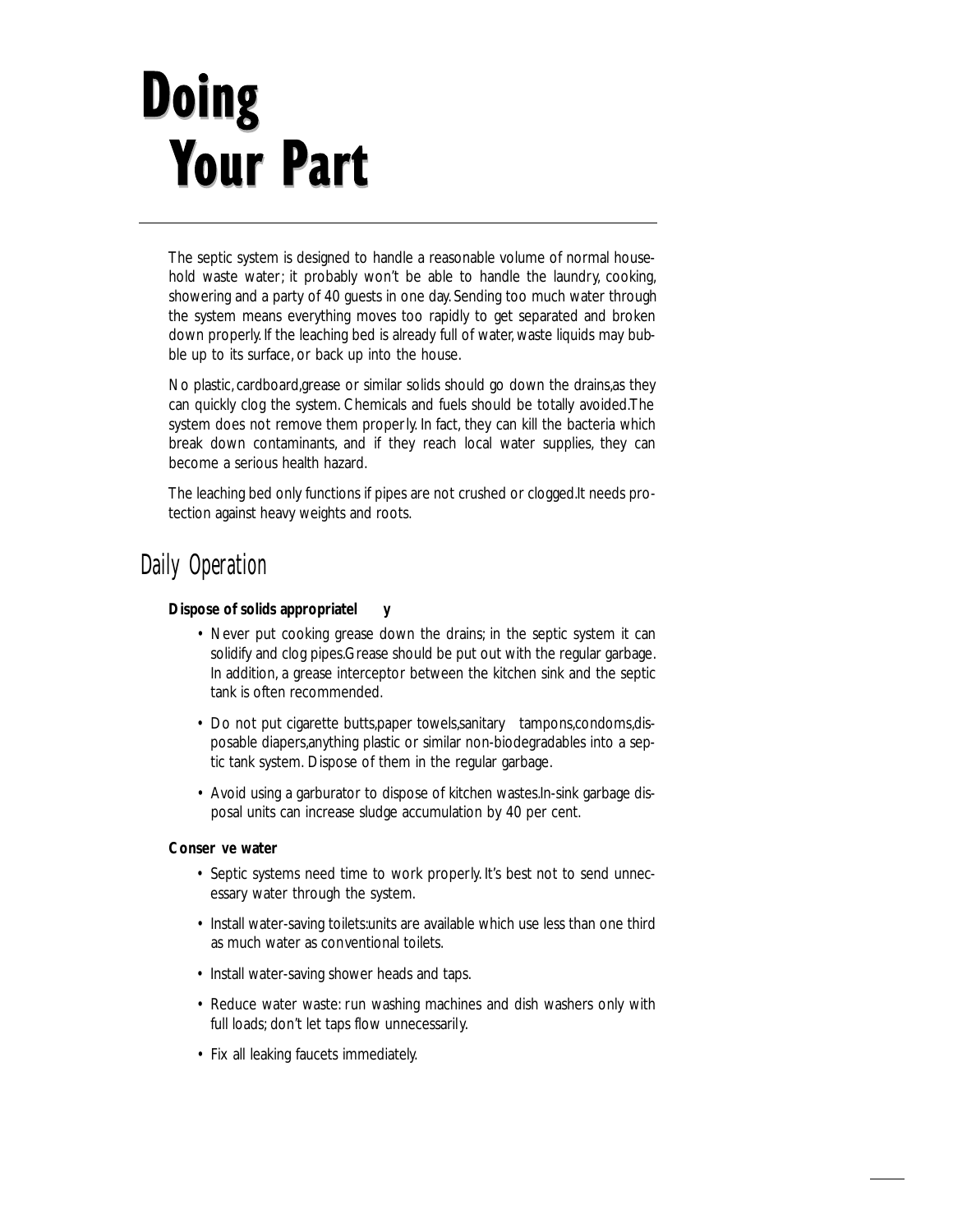#### **Spread water loading**

- Instead of washing four loads of laundry in one day, do one or two loads a day.
- Don't use your washing machine and your dish washer at the same time.
- If you're expecting a large crowd,reduce water use for a few days before the guests arrive.

#### **Divert other wastes**

- Make sure roof drains are directed away from the leaching bed.
- Keep the lot graded so rainwater runs away from the leaching bed.
- If you plan to add a water softener, make sure your system can handle the extra water flow and brine from its backwash cycle.

#### **Dispose of chemicals and fuels at appr oved waste sites**

• Oil, gasoline, paint thinners, solvents, photographic chemicals, weed or insect killers, as well as some drugs, can poison your septic system and possibly threaten water supplies for your whole neighbourhood -- never put them down your drains.

#### **Use environmentally friendly cleaning products**

- Avoid caustic drain openers and cleaners.
- Avoid detergents that are high in phosphorus.

#### **Protect the leaching bed**

- Don't allow vehicles to drive over the leaching bed area or park on it.
- Don't plant any trees or shrubs on or near the bed; their roots can clog pipes.
- Keep the area grassed to promote evapotranspiration and avoid erosion.
- Don't build on the bed, or cover it with a hard surface such as asphalt, brick or patio stones.
- Don't install automatic lawn sprinklers in the area.

#### **Maintain the right draina ge**

- Don't fill in or cut off drainage ditches.
- Watch for settlement that might direct water onto the leaching bed.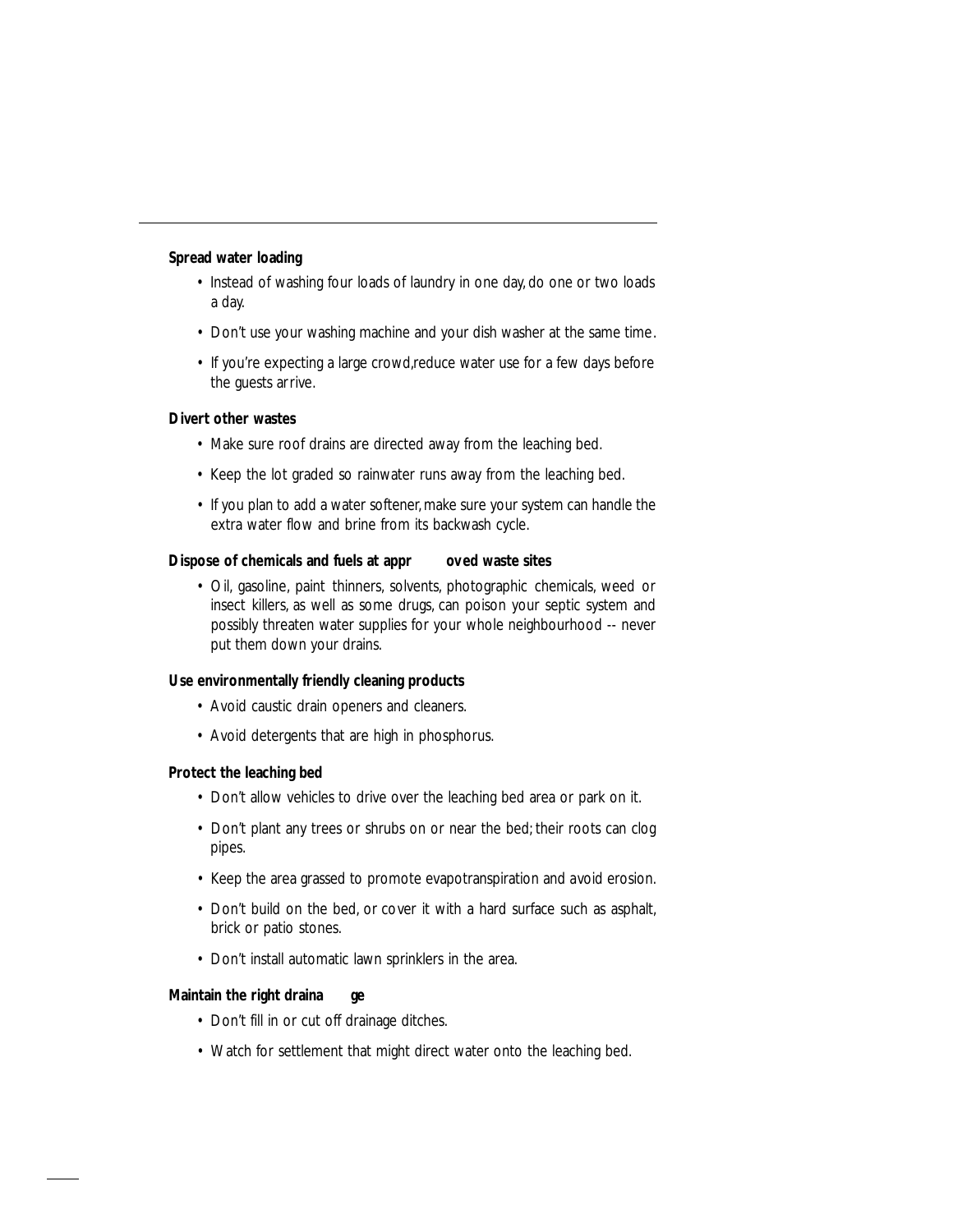### **Regular Maintenance**

All septic tanks need to be inspected and pumped out regularly. Don't neglect this or put it off.If the septic tank is not pumped out,so much sludge and scum can accumulate that there is very little room for waste water.That means it will not get adequate time to settle before being sent out (heavy materials, scum and all) into the distribution pipes.The longer this continues, the more material will pass right through the septic tank, clogging connections and filling up the leaching bed. Eventually, sewage could ooze to the surface of the leaching bed in black, oily pools, or back up into the house. If this occurred, you would probably need to replace the whole system.And if contaminants were to get into ground water, lakes or streams,immediate action would be necessar y.

#### **Inspect regularl y**

- Every one to two years, the septic tank should be inspected to:
	- i) find out how much sludge and scum have accumulated
	- ii) make sure baffles are functioning properly, and iii)check for leaks
- Homeowners should hire a licensed septic system contractor to do this inspection.

#### **Pump out when necessar y**

- The building code requires septic tanks to be pumped out when sludge and scum occupy one third of the working capacity of the tank. How long it takes to reach these levels will depend on how the system is used. Discuss this with your pumping contractor at the first inspection.
- On average, you can expect to have to pump out the tank every two to four years.
- It's best to pump in the summer or fall, before cold weather.
- Pumping contractors are listed in the Yellow Pages, usually under "Septic Tanks -- Cleaning". Make sure the contractor you hire has a current license issued by the Ontario Ministry of the Environment.
- The bacteria needed by a septic system occur naturally. No commercial starters, bacterial feeds or cleaners are required after pumping;some of them can actually harm the system.

#### **Test waste water for shallow buried trench systems**  and submit results ann **uall** y

• If you have a shallow buried trench system, you must have a qualified person analyze samples of the waste water flowing out of the tertiary treatment unit every year. Test results must be sent to the local municipality's chief building official, or the delegated authority.

The septic system location map provided by the builder should show where the inspection ports are found. It's a good idea to mark them on the lawn (some people use a flat paving stone) so they can be located easily. Some manufacturers build septic tanks with raised access ports.

NEVER allow anyone other than a properly equipped, trained and licensed contractor to enter a septic tank for any reason whatsoever.The tank contains deadly gasses.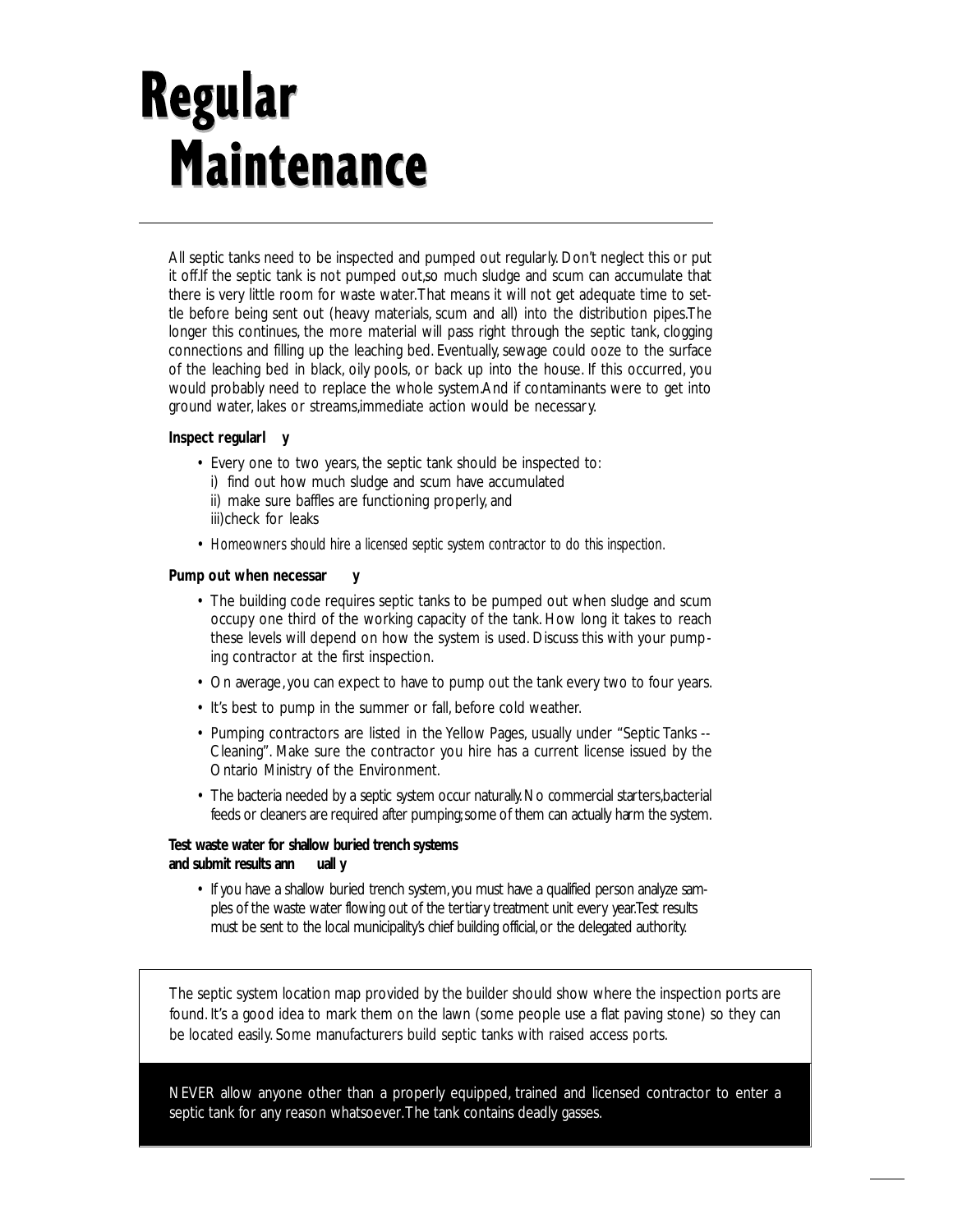## **Signs** of Trouble

There are several signs of trouble with a septic system. Here are some of the major ones, with possible causes:

| Symptom and Possible Causes                                                                                                                                                                                                                                                                                                      | Action                                                                                            |  |  |
|----------------------------------------------------------------------------------------------------------------------------------------------------------------------------------------------------------------------------------------------------------------------------------------------------------------------------------|---------------------------------------------------------------------------------------------------|--|--|
| Toilets and sinks start to drain slowly:<br>Septic tank may be too full and need to be<br>pumped out.<br>System may be partially blocked.<br>Plumbing vents may not be properly connected<br>$\bullet$                                                                                                                           | Probably maintenance.<br>Have licensed<br>pumping contractor<br>check septic tank                 |  |  |
| Extra plant growth over leaching bed area:<br>Too many suspended solids/nutrients may be<br>entering the leaching bed, either because septic<br>tank is too full or because waste water flows<br>from the house are too high, so solids are not<br>getting a chance to settle in the septic tank                                 | Probably maintenance.<br>Have licensed<br>contractor inspect<br>septic tank. Check<br>water flows |  |  |
| Foul odours outside:<br>Plumbing vents may not be properly connected.<br>Cover of septic tank may not be properly<br>٠<br>sealed or covered with earth.<br>Waste waters may be breaking out to the<br>$\bullet$<br>surface (see below).                                                                                          | Have builder/licensed<br>contractor check<br>problems                                             |  |  |
| Foul odours inside:<br>• Plumbing traps may not be properly installed.<br>• Electrical conduits for septic system pump<br>chamber may not be properly sealed.<br>• Pipe leading from house to septic tank may be bro-<br>ken, allowing waste water to leak around foundations.<br>• Waste water may be backing up into the home. | Have builder/licensed<br>contractor check<br>problems                                             |  |  |
| Waste water backing up into home:<br>Pipe leading to septic tank may be blocked.<br>Pipe beyond septic tank, or in distribution<br>٠<br>system may be blocked.<br>Leaching bed may be damaged or full.                                                                                                                           | Have builder/licensed<br>contractor inspect<br>problems                                           |  |  |
| Effluent breaking out to ground surface:<br>· Soil cover over pipes may not be deep enough.<br>• Pipes may not be sloped properly.<br>• Part of the leaching bed or distribution system<br>may have settled or been lifted by frost heave<br>so gravity cannot drain pipes properly.<br>• Distribution system may be damaged.    | Have builder/licensed<br>contractor inspect<br>problems.Inform local<br>authority                 |  |  |

• Pipes and/or soils in leaching bed may be full and not able to drain properly.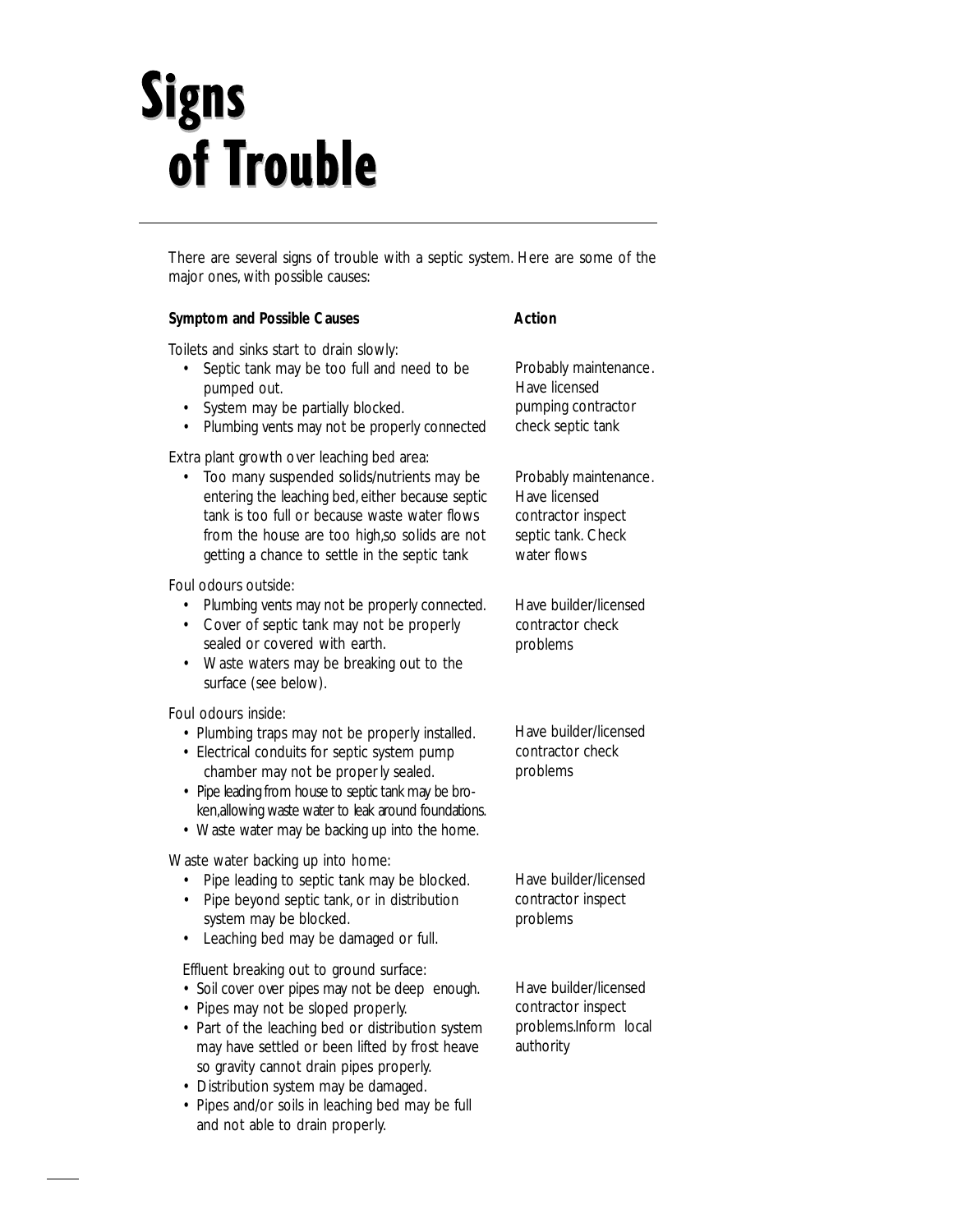Nitrates and bacteria in nearby wells, lakes, rivers and or streams

- Soils in leaching bed may be draining too quickly.
- High water table may be too close to the bottom of the trenches.
- Waste water may be directed to open water.

Have builder/licensed contractor inspect problems.Inform local authority

If you have problems within the first two years of operation, contact your builder immediately. Notify the Ontario New Home Warranty Program if complaints are not settled to your satisfaction. For years three to seven, ONHWP covers major structural defects.Any additional builder warranties will be included in your contract.

If it's been more than two or three years since you last had the septic tank pumped out, your first step should probably be to have a licensed pumping contractor check out the septic tank.

If you have a well -- particularly if it does not have a water tight casing -- it is recommended that you test water quality on a regular basis.

#### **Water pollution from problem systems**



### Owners of Older Homes or Cottages

Septic systems do not last forever. If you find that your septic system is no longer functioning, you may need to consider an alternative -- or part or all of it may have to be dug up and replaced.However, under certain circumstances, the OBC may relax some requirements for repairs to existing systems, and there are new technologies which may help you deal with waste water in a smaller space. Contact your local building department (they will refer you to the health unit or conservation authority, if necessary) and a licensed septic system contractor for more information.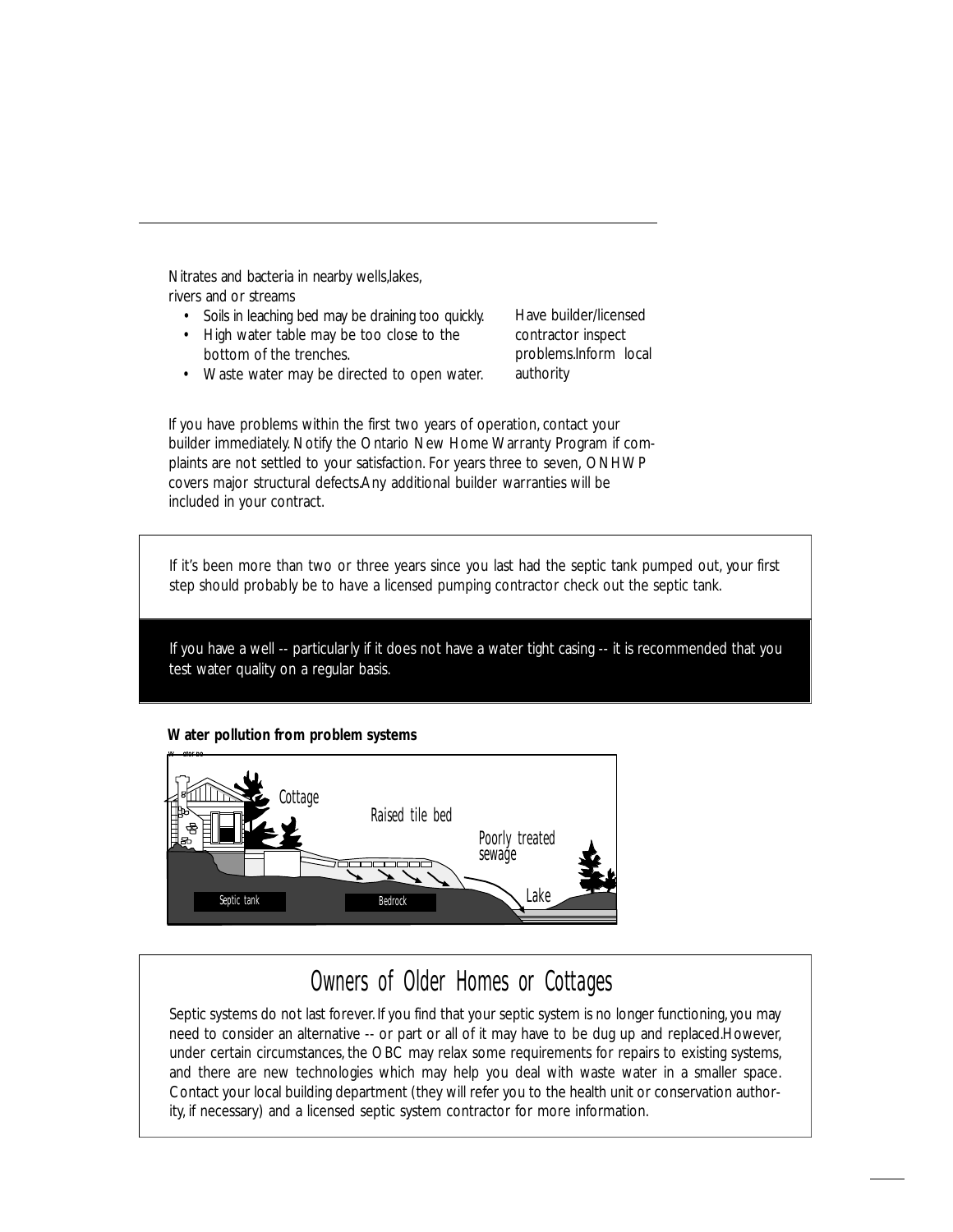# Glossary

| <b>Bacteria</b>                              | A single cell organism. Some bacteria are able to consume<br>organic matter, which is important for wastewater treat-<br>ment in septic systems. Some, like e-coli bacteria, can be<br>harmful to humans if taken into the digestive system. |
|----------------------------------------------|----------------------------------------------------------------------------------------------------------------------------------------------------------------------------------------------------------------------------------------------|
| <b>Baffle</b>                                | A device that slows or redirects flowing fluid; used in a sep-<br>tic tank to stop floating materials and scum from entering<br>the outlet pipe.                                                                                             |
| <b>Biomat</b>                                | A layer of organic material which forms under the stone<br>layer in a leaching bed. If it becomes too thick, it can stop<br>proper drainage.                                                                                                 |
| Distribution bo<br>$\boldsymbol{\mathsf{X}}$ | A device that sends effluent from a septic tank or treatment<br>unit equally to each line of distribution pipe in a leaching<br>bed.                                                                                                         |
| Downstream                                   | Further along, in the direction that a liquid (in this case<br>waste waster or effluent) is flowing.                                                                                                                                         |
| Draina ge                                    | The routes followed by waters on a site as they flow off,<br>pond on, or drain into the ground surface.                                                                                                                                      |
| Effluent                                     | Liquid which flows out of a septic tank. Waste water which<br>has passed through a treatment unit.                                                                                                                                           |
| Evapotranspiration                           | The removal of liquid from the ground surface through<br>take-up by plants and evaporation into the atmosphere.                                                                                                                              |
| Greywater pit                                | An underground chamber designed to allow water from<br>showers, laundry, kitchen sinks, and some water-using appli-<br>ances -- but not toilets -- to drain slowly into a stone and<br>soil filter area; sometimes called a leaching pit.    |
| Groundwater table<br>or high water table     | The highest level reached by underground water,<br>especially during spring; below this level, spaces between<br>soil particles are sometimes or always filled with water.                                                                   |
| Leaching bed                                 | The system of perforated pipes, stone and soils, which is<br>used to filter and treat waste water from a septic tank or<br>sewage treatment unit.                                                                                            |
| Mantle                                       | A sloped area of soils used with a raised leaching bed to<br>create an additional filtering area downstream from the<br>perforated pipes.                                                                                                    |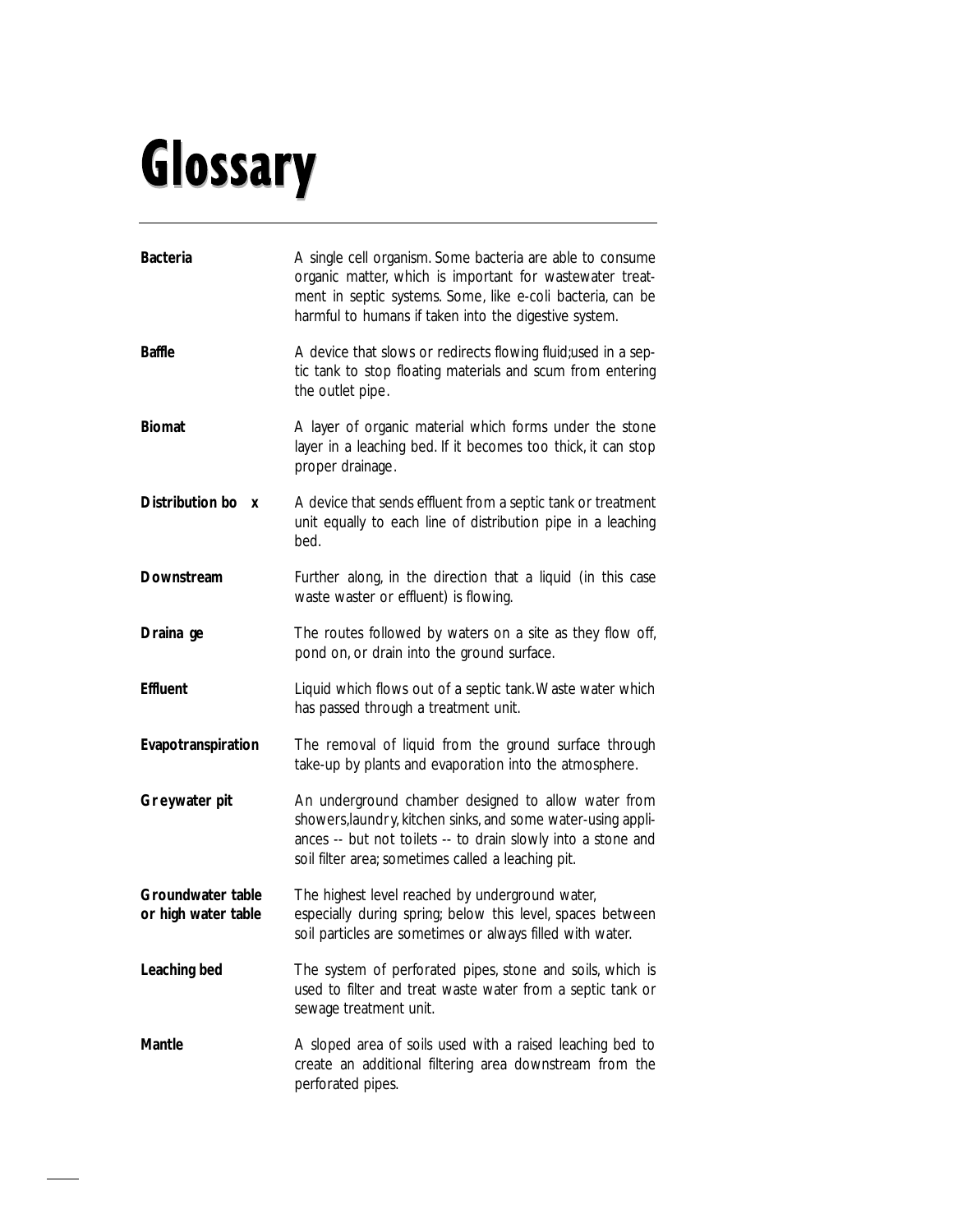| Percolation test   | An analysis used to calculate the average time that is<br>required for water level to drop 1 cm within soil; used to<br>determine whether existing soils are suitable filtering mate-<br>rials for a leaching bed.                                                                                                                                   |
|--------------------|------------------------------------------------------------------------------------------------------------------------------------------------------------------------------------------------------------------------------------------------------------------------------------------------------------------------------------------------------|
| Scum               | Oils, greases, soaps and other material that will float to the<br>top of household sewage/waste water in a septic tank.                                                                                                                                                                                                                              |
| Septic Tank        | A two-compartment watertight vault or box intended to<br>hold sewage/waste water while its main elements separate<br>-- i.e., scum rises to the surface and solids settle to the bot-<br>tom, and the remaining liquids can be siphoned off as efflu-<br>ent. The tank may be constructed of concrete, heavy plastic,<br>coated steel or fibreglass. |
| Sludg e            | The settled solids from a septic tank, usually partially<br>decomposed by naturally occur ring bacteria.                                                                                                                                                                                                                                             |
| Swale              | A ditch cut into the soil, intended to collect and divert rain-<br>water, snow melt, etc.; used with septic systems to direct<br>water away from the leaching bed.                                                                                                                                                                                   |
| Tertiary treatment | Any type of treatment which removes most of the organic<br>and other elements from sewage/waste water, so that the<br>liquid leaving the unit meets fairly stringent criteria estab-<br>lished in the OBC.                                                                                                                                           |
| Tr eatment unit    | A septic tank or other unit designed to remove solids and<br>other elements from sewage/waste water. Septic tanks<br>work primarily through settlement. Other units can be clas-<br>sified as providing "secondary" treatment or "tertiary" treat-<br>ment, if their effluent meets criteria established in the OBC.                                 |
| Waste water        | Water, suspended solids, chemicals and sewage leaving the<br>house from sinks, tubs, toilets, water-using appliances, etc.                                                                                                                                                                                                                           |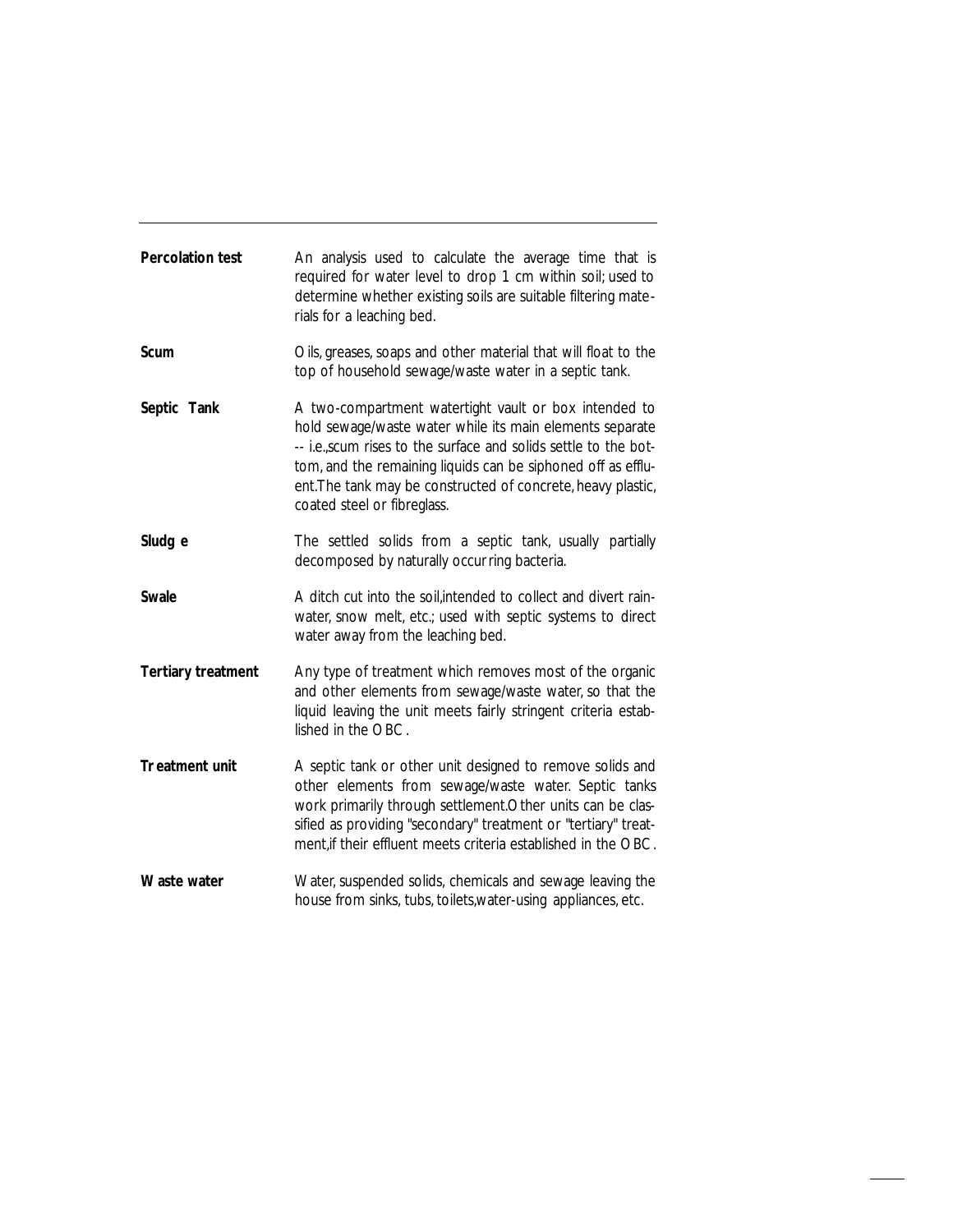### **System Information**

When you take possession of your new home, your builder will probably give you a package of information that covers the following items.You may want to fill in this form so you have all the major contact names in one place. If you are missing any details,contact your builder.

| Home address/location:                                                  |                                                                                                                                                                                                                                                                                                      |                                                                                                    |
|-------------------------------------------------------------------------|------------------------------------------------------------------------------------------------------------------------------------------------------------------------------------------------------------------------------------------------------------------------------------------------------|----------------------------------------------------------------------------------------------------|
| Type of system:                                                         | Conventional<br>Sand Filter<br>Other (give details)                                                                                                                                                                                                                                                  | Raised Bed<br>Shallow Buried Trench<br>the control of the control of the control of the control of |
| Home Builder:<br>Name:<br>Address:<br>Phone No:                         |                                                                                                                                                                                                                                                                                                      |                                                                                                    |
| System Designer:<br>Name:<br>Address:<br>Phone No:                      |                                                                                                                                                                                                                                                                                                      |                                                                                                    |
| System Installer (same as above, or):<br>Name:<br>Address:<br>Phone No: |                                                                                                                                                                                                                                                                                                      |                                                                                                    |
| Name:<br>Address:<br>Phone No:                                          | Local Inspector (usually Municipal Building Department; may be Health Unit or Conservation Authority):                                                                                                                                                                                               |                                                                                                    |
| Documents Received:                                                     | Copy of Site Evaluation<br>Copy of Sewage System Permit, including drawings<br>Copy of Final Inspection and Use Report<br>Copy of ONHWP certificate of professional field review and<br>compliance (only required in a few locations)<br>Manufacturers'Instructions and Warranties, where applicable | Sketch map showing location of septic system and house on lot                                      |
| Pumping Contractors:                                                    | See Yellow Pages under "Septic Tanks: Cleaning"                                                                                                                                                                                                                                                      |                                                                                                    |

Make sure anyone you deal with is a licensed septic system contractor

\_\_\_\_\_\_\_\_\_\_\_\_\_\_\_\_\_\_\_\_\_\_\_\_\_\_\_\_\_\_\_\_\_\_\_\_\_\_\_\_\_\_\_\_\_\_\_\_\_\_\_\_\_\_\_\_\_\_\_\_\_\_\_\_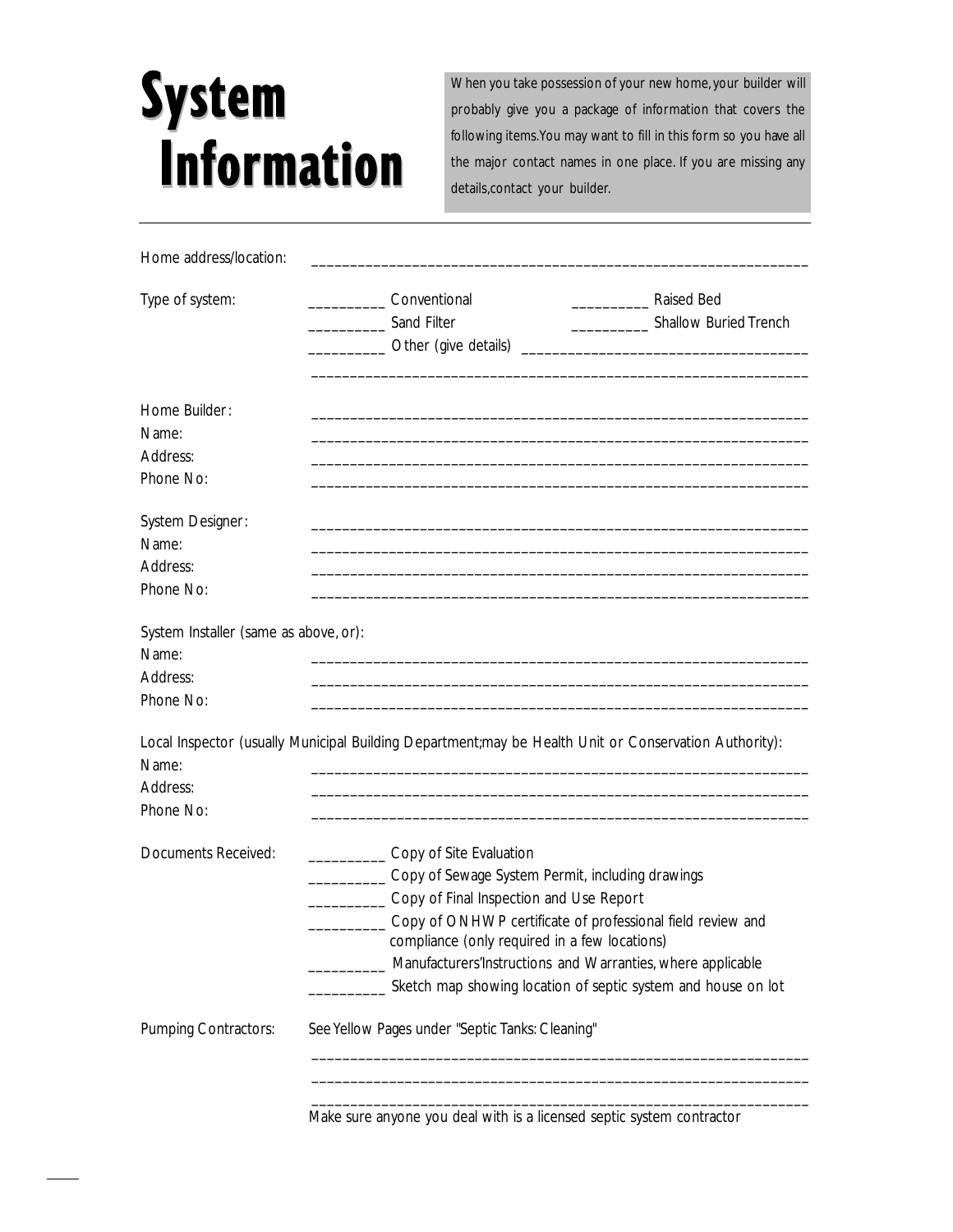### **Maintenance Record**

Every time you have your septic system inspected or pumped out, ask the contractor to fill in this form. Keep this booklet with your important house documents, and pass it on to the new buyers if you sell your home.

|                | Results                                                      |            |                |       | Contractor    |
|----------------|--------------------------------------------------------------|------------|----------------|-------|---------------|
| Date Inspected | $\mathsf{OK}% _{\mathsf{CL}}\times\mathsf{CN}_{\mathsf{CL}}$ | Pumped Out | Repairs Needed | Other | Name/Initials |
|                |                                                              |            |                |       |               |
|                |                                                              |            |                |       |               |
|                |                                                              |            |                |       |               |
|                |                                                              |            |                |       |               |
|                |                                                              |            |                |       |               |
|                |                                                              |            |                |       |               |
|                |                                                              |            |                |       |               |
|                |                                                              |            |                |       |               |
|                |                                                              |            |                |       |               |
|                |                                                              |            |                |       |               |
|                |                                                              |            |                |       |               |
|                |                                                              |            |                |       |               |
|                |                                                              |            |                |       |               |
|                |                                                              |            |                |       |               |
|                |                                                              |            |                |       |               |
|                |                                                              |            |                |       |               |
|                |                                                              |            |                |       |               |
|                |                                                              |            |                |       |               |
|                |                                                              |            |                |       |               |